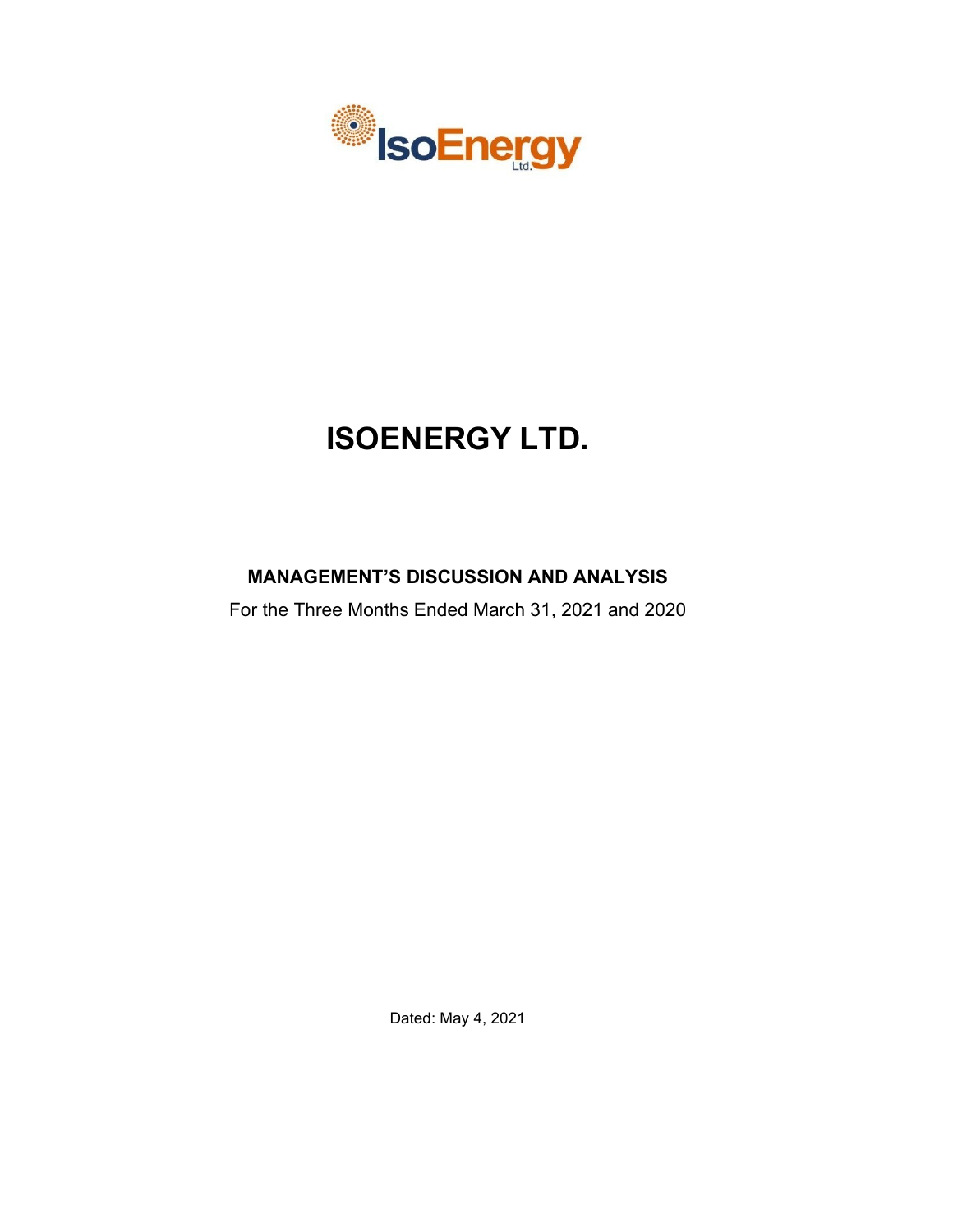# **GENERAL**

This management's discussion and analysis ("**MD&A**") is management's interpretation of the results and financial condition of IsoEnergy Ltd. ("**IsoEnergy**" or the "**Company**") for the three months ended March 31, 2020 and includes events up to the date of this MD&A. This discussion should be read in conjunction with the unaudited financial statements for the three months ended March 31, 2021 and 2020 and the notes thereto (together, the "**Interim Financial Statements**") and other corporate filings, including the annual financial statements for the years ended December 31, 2020 and 2019 (the "**Annual Financial Statements**"), all of which are available under the Company's profile on SEDAR at www.sedar.com. All dollar figures stated herein are expressed in Canadian dollars, unless otherwise specified. This MD&A contains forward-looking information. Please see "Note Regarding Forward-Looking Information" for a discussion of the risks, uncertainties and assumptions used to develop the Company's forward-looking information.

# **Technical Disclosure**

All scientific and technical information in this MD&A has been reviewed and approved by Mr. Andy Carmichael, P.Geo., IsoEnergy's Senior Geologist. Mr. Carmichael is a qualified person for the purposes of National Instrument 43-101 *Standards of Disclosure for Mineral Projects ("***NI 43-101***")*. Mr. Carmichael has verified the sampling, analytical, and test data underlying the information or opinions contained herein by reviewing original data certificates or reviewing the data collection protocols.

For additional information regarding the Company's Radio, Thorburn Lake and Larocque East projects, including its quality assurance and quality control procedures, please see the technical reports entitled "Technical Report for the Radio Project, Northern Saskatchewan" dated effective August 19, 2016,"Technical Report for the Thorburn Lake Project, Northern Saskatchewan" dated effective September 26, 2016, and "Technical Report for the Larocque East Project, Northern Saskatchewan" dated effective May 15, 2019, in each case, on the Company's profile at [www.sedar.com.](http://www.sedar.com/)

The historical mineral resource estimate at the Mountain Lake project referred to below, was reported in the technical report entitled "Mountain Lake Property, Nunavut" and dated February 15, 2005. This resource is a historical estimate and a qualified person has not done sufficient work to classify the historical estimate as a current mineral resource estimate. As a result, the historical estimate is not being treated as a current mineral resource. However, the Company believes that the historical estimate is relevant and reliable, as it was prepared by a "qualified person" (as defined in NI 43-101) with significant experience with the project, using methods that were standard in the industry.

The historical estimate was prepared with the polygonal method using only intervals greater than 0.1%  $U_3O_8$  with a vertical thickness of at least 1.0 metre. Polygon sides were determined by drawing lines perpendicular to, and one half the distance to each adjacent drill hole. Estimated uranium was then obtained by multiplying the polygon areas by their thickness, a specific gravity of 2.5, and the grade of the drill hole interval. The mineral resource was classified as inferred.

In order to upgrade or verify the historical estimate as a current mineral resource estimate, the Company anticipates that it will need to incorporate the drilling data collected by Triex Minerals Corp. and Pitchstone Exploration Ltd. between 2006 and 2008. There are no more recent estimates available to the Company.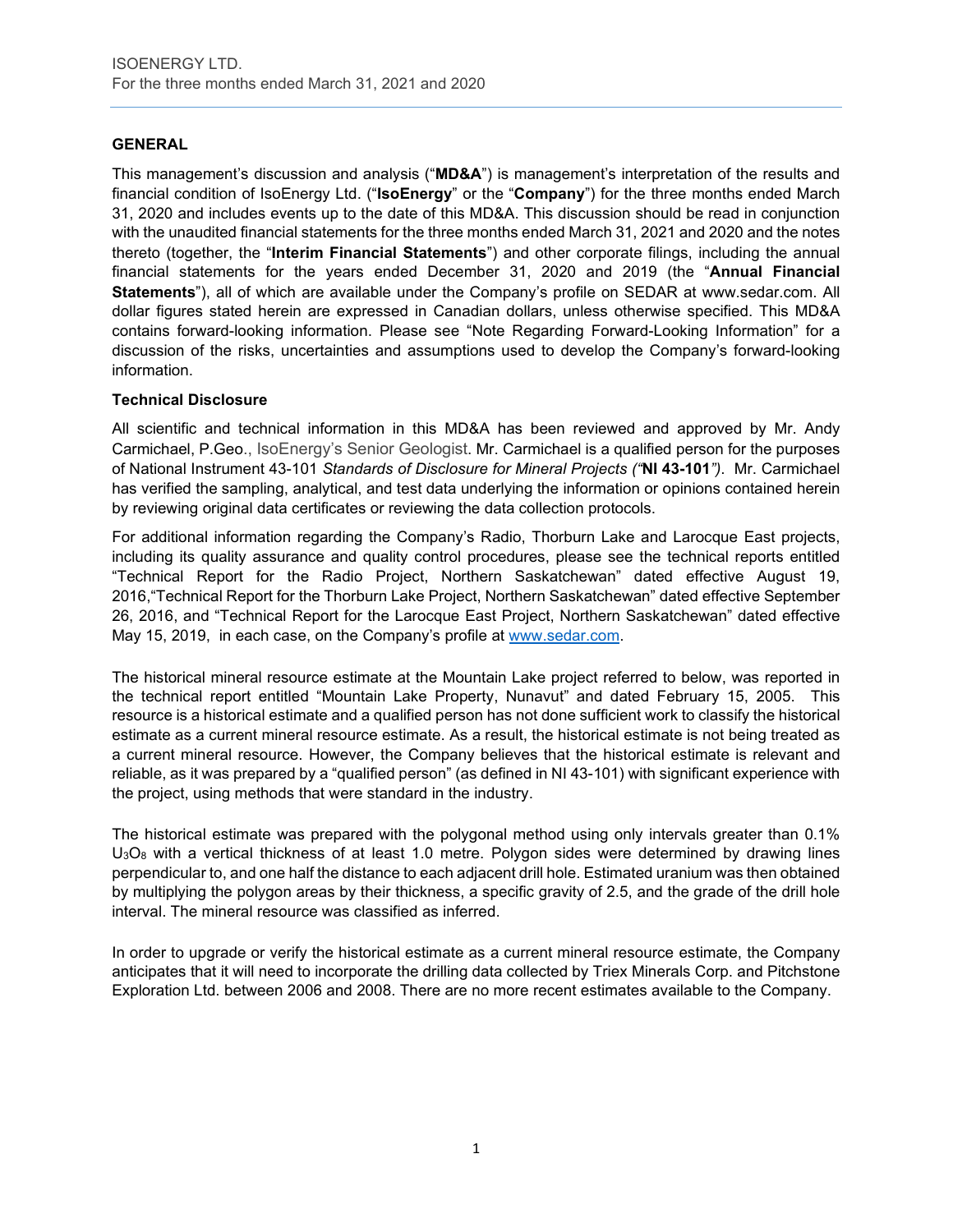# **BACKGROUND**

#### **Overview**

IsoEnergy was incorporated on February 2, 2016 under the *Business Corporations Act* (British Columbia) as a wholly-owned subsidiary of NexGen Energy Ltd. ("**NexGen**") to acquire certain exploration assets of NexGen. NexGen is a Canadian based uranium exploration company focused on the advancement of its Rook 1 Project in the Athabasca Basin, Saskatchewan. On October 19, 2016, IsoEnergy was listed on the Toronto Stock Exchange Venture ("**TSXV**"). NexGen's common shares are listed and posted for trading on the Toronto Stock Exchange and NYSE American LLC. As of the date hereof, NexGen holds 50.56% of the outstanding IsoEnergy common shares.

The principal business activity of IsoEnergy is the acquisition and exploration of uranium mineral properties, principally in the Athabasca Basin of Saskatchewan. IsoEnergy's uranium mineral properties are summarized in Table 1 below.

Table 1 – Summary of Uranium Mineral Properties

| Area         | Project                | <b>Hectares</b> | <b>Date</b><br><b>Acquired</b> | <b>Acquisition Type</b>     | <b>Encumbrances</b>           |
|--------------|------------------------|-----------------|--------------------------------|-----------------------------|-------------------------------|
| Saskatchewan | Radio                  | 805             | 2016                           | Spun-out from NexGen        | 2% NSR*                       |
|              | <b>Thorburn Lake</b>   | 2,802           | 2016                           | Spun-out from NexGen        | 1% NSR and 10% Cl**           |
|              | 2Z                     | 354             | 2016                           | Spun-out from NexGen        | 2% NSR*                       |
|              | <b>Carlson Creek</b>   | 759             | 2016/20                        | Spun-out from NexGen/Staked | 1% NSR and 10% Cl**           |
|              | Madison                | 1,347           | 2016                           | Spun-out from NexGen        | 2% NSR*                       |
|              | North Thorburn         | 1,708           | 2016                           | Purchased                   | None                          |
|              | Geiger                 | 13,861          | 2017/18/20                     | Purchased                   | NPI applies to some claims*** |
|              | East Rim               | 25,111          | 2017/20                        | Staked                      | None                          |
|              | Full Moon              | 11,107          | 2017/20                        | Staked                      | None                          |
|              | Whitewater             | 7,833           | 2018                           | Staked                      | None                          |
|              | Larocque East          | 15,878          | 2018/19/20                     | Purchased/Staked            | None                          |
|              | <b>Whitewater East</b> | 1,147           | 2018                           | Staked                      | None                          |
|              | Edge                   | 6,515           | 2019/20                        | Staked                      | None                          |
|              | Collins Bay Extension  | 9,337           | 2019/20                        | Staked                      | None                          |
|              | Cable                  | 44,152          | 2020                           | Staked                      | None                          |
|              | Evergreen              | 33,516          | 2020                           | Staked                      | None                          |
|              | Hawk                   | 5,961           | 2020                           | Staked                      | None                          |
|              | Eagle                  | 5,887           | 2020                           | Staked                      | None                          |
|              | Horizon                | 15,748          | 2020                           | Staked                      | None                          |
|              | Larocque West          | 509             | 2020                           | Staked                      | None                          |
|              | Ranger                 | 15,619          | 2020                           | Staked                      | None                          |
|              | Spruce                 | 4,836           | 2020                           | Staked                      | None                          |
|              | Trident                | 15,874          | 2020                           | Staked                      | None                          |
|              | Sparrow                | 374             | 2020                           | Staked                      | None                          |
|              | subtotal               | 241,040         |                                |                             |                               |
| Nunavut      | Mountain Lake          | 5,625           | 2016                           | Staked                      | None                          |
|              |                        | 246,665         |                                |                             |                               |

\* 2% Net Smelter Royalty ("**NSR**") on minerals other than diamonds, plus a 2% Gross Overriding Royalty on diamonds

\*\* 1% NSR plus a 10% Carried Interest ("**CI**"). The CI can be converted to an additional 1% NSR at the Holder's option.

\*\*\* Sliding scale Net Profits Interest ("NPI") ranging between 0% and 20% applies to a 7.5% interest in certain claims.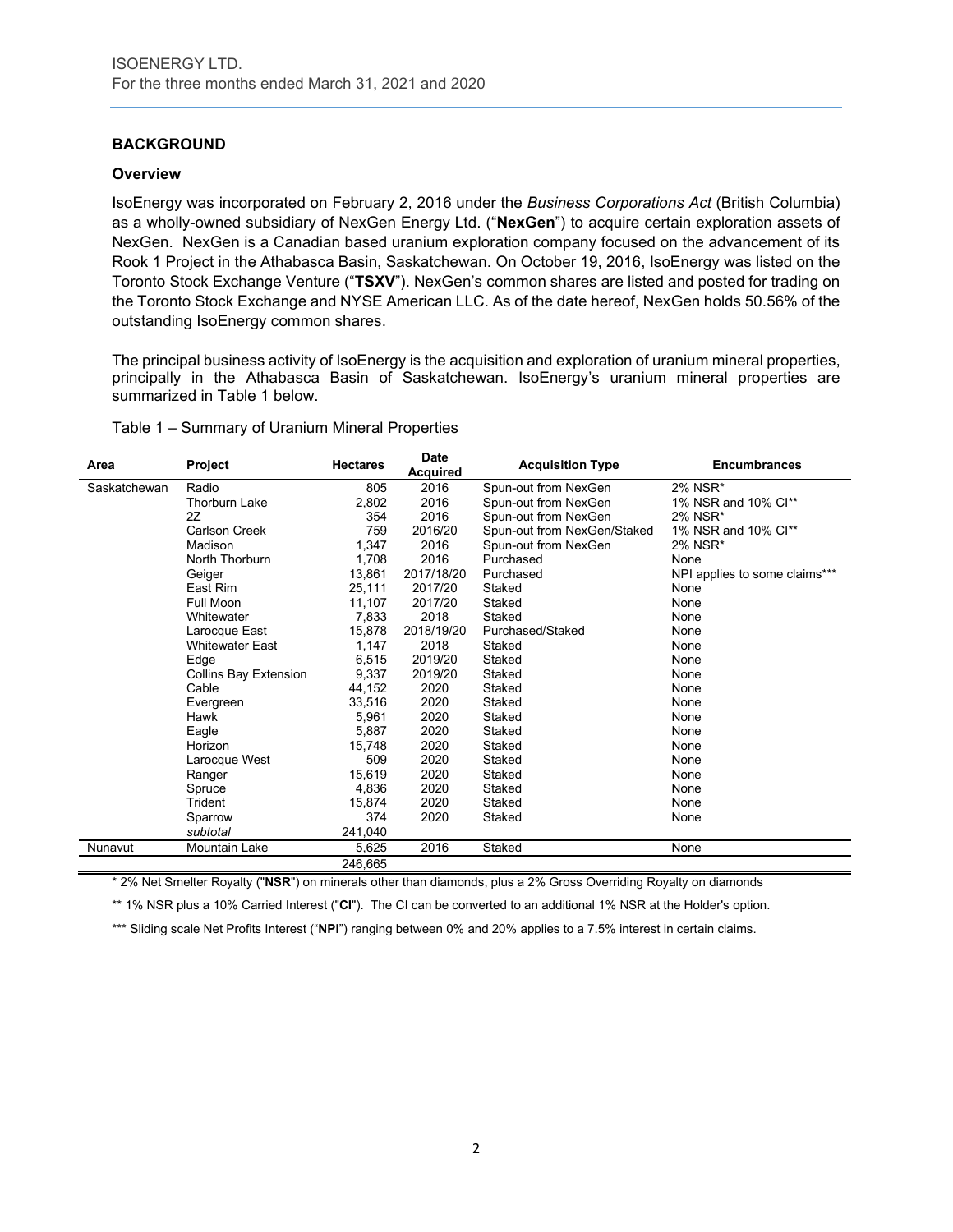Figure 1 shows the location of the Company's properties in Saskatchewan.

Figure 1 – Property Location Map

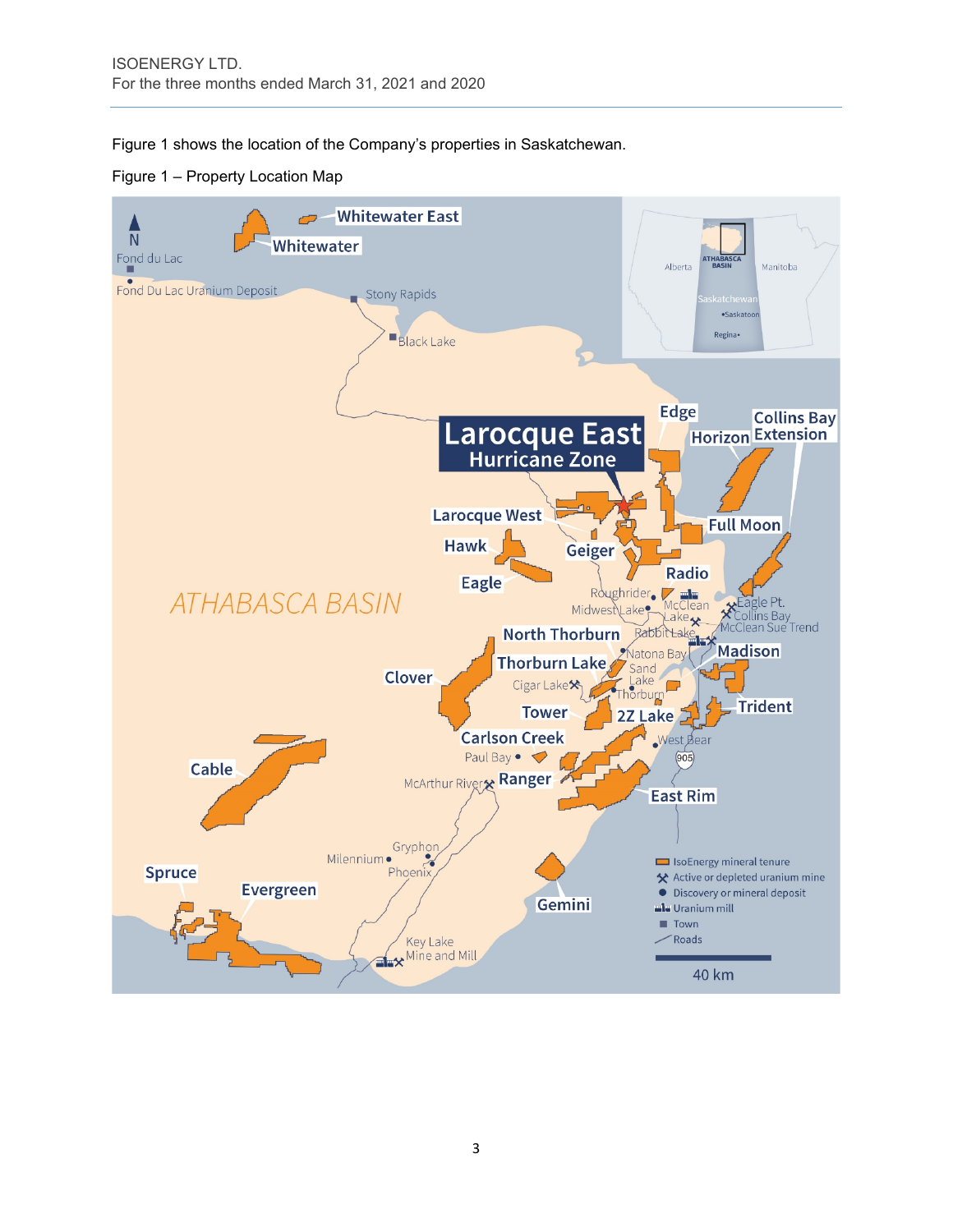# **OVERALL PERFORMANCE**

#### **General**

In the three months ended March 31, 2021, the Company did not carry out a winter exploration program on the Larocque East property in the Athabasca Basin due to novel coronavirus ("**COVID-19**") concerns. See "Discussion of Operations" for future plans.

As an exploration stage company, IsoEnergy does not have revenues and is expected to generate operating losses. As at March 31, 2021, the Company had cash of \$13,354,634, an accumulated deficit of \$22,666,002 and working capital of \$12,680,340.

#### **Industry and Economic Factors that May Affect the Business**

The business of mining for minerals involves a high degree of risk. IsoEnergy is an exploration company and is subject to risks and challenges similar to companies in a comparable stage and industry. These risks include, but are not limited to, the challenges of securing adequate capital, exploration, development and operational risks inherent in the mining industry; changes in government policies and regulations; the ability to obtain the necessary permitting; as well as global economic and uranium price volatility; all of which are uncertain.

The underlying value of the Company's exploration and evaluation assets is dependent upon the existence and economic recovery of mineral reserves and is subject to, but not limited to, the risks and challenges identified above. Changes in future conditions could require material write-downs of the carrying value of the Company's exploration and evaluation assets.

In particular, the Company does not generate revenue. As a result, IsoEnergy continues to be dependent on third party financing to continue exploration activities on the Company's properties. Accordingly, the Company's future performance will be most affected by its access to financing, whether debt, equity or other means. Access to such financing, in turn, is affected by general economic conditions, the price of uranium, exploration risks and the other factors described in the section entitled "Risk Factors" included below.

# **DISCUSSION OF OPERATIONS**

#### **Corporate Activities in 2021**

#### *92 Energy Agreement*

On October 27, 2020, IsoEnergy announced that it has entered into a binding Heads of Agreement (the "**Agreement**") with 92 Energy Pty. Ltd. ("**92 Energy**") for 92 Energy to acquire a 100% interest in IsoEnergy's Clover, Gemini, and Tower uranium properties in Saskatchewan, Canada (the "**Properties**").

The Properties are located in the Eastern Athabasca Basin, Saskatchewan, and were staked by IsoEnergy in May 2020. The Clover property is 23,959 hectares and contains over 40 kilometres of electromagnetic geophysical conductors. The Gemini property is 5,782 hectares and is located along the eastern basin margin 60 kilometres northeast of the Key Lake uranium mill. The Tower property is 6,301 hectares and is located 11 kilometres southeast of the Cigar Lake uranium mine.

92 Energy is an Australian company that completed an initial public offering ("**IPO**") of its common shares on the Australian Stock Exchange (the "**ASX**") on April 14, 2021.

Pursuant to the Agreement, 92 Energy will acquire a 100% interest in the Clover, Gemini, and Tower uranium properties in consideration for the issuance of common shares equivalent to 16.25% of the issued capital of 92 Energy following the IPO. The shares will be issued at a price of A\$0.20. Additional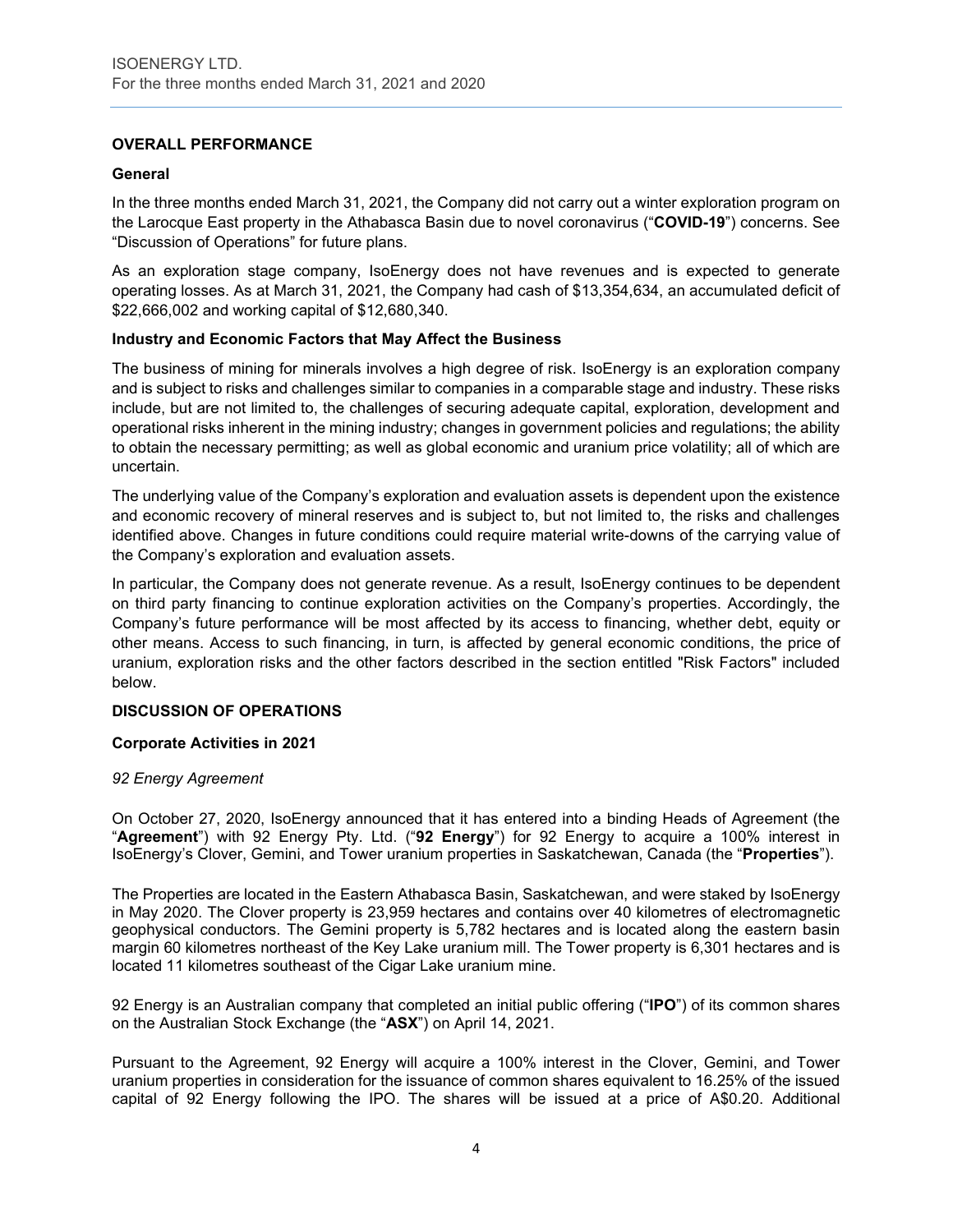consideration to IsoEnergy includes milestone cash payments of A\$100,000 within 60 days of 92 Energy's IPO, and an additional A\$100,000 within 6 months of that date. IsoEnergy will retain a 2% NSR on the Properties and will be entitled to nominate a member to 92 Energy's Board of Directors, provided IsoEnergy maintains a minimum ownership position of 5%. 92 Energy will be required to spend an aggregate of A\$1,000,000 on exploration expenditures on the Properties prior to May 1, 2022.

Subsequent to March 31, 2021, 92 Energy provided confirmations to satisfy the conditions for admission of the Company's securities to quotation on ASX on April 14, 2021. IsoEnergy received 10,755,000 fully paid ordinary shares with an escrow period of 12 months comprising 16.25% of the issued capital of 92 Energy following completion of the IPO. IsoEnergy transferred the Clover, Gemini and Tower uranium properties to 92 Energy. The terms of the Agreement and the transaction had not been completed and were subject to requisite regulatory approval at March 31, 2021 and are therefore not reflected in the financial statements.

#### **Corporate Activities in 2020**

In the year ended December 31, 2020 the Company was focused primarily on exploration activities at the Hurricane Zone on the Larocque East property in the Eastern Athabasca as discussed below. Additionally, several property extensions and 13 new properties were staked in the Eastern Athabasca. The new exploration properties are Cable, Clover, Eagle, Evergreen, Gemini, Hawk, Horizon, Larocque West, Ranger, Sparrow, Spruce, Tower and Trident. During the year, 216,038 hectares of mineral tenure in the Eastern Athabasca was added to the Company's exploration property portfolio through staking.

#### *Mountain Lake Option Agreement*

On August 7, 2020, IsoEnergy entered into an agreement with International Consolidated Uranium Inc. ("**ICU**") (formerly NxGold Limited, a company with common directors) to grant ICU the option to acquire a 100% interest in IsoEnergy's Mountain Lake uranium property in Nunavut, Canada ("**Option Agreement**"). This Option Agreement is awaiting ICU shareholder approval and hence the terms of the Option Agreement are not reflected in the financial statements other than the \$20,000 deposit paid prior to December 31, 2020.

The Mountain Lake property consists of 5,625 hectares and was staked by IsoEnergy in 2016. The property contains an historical inferred mineral resource estimate of 8.2 million pounds  $U_3O_8$  with an average grade of 0.23%  $U<sub>3</sub>O<sub>8</sub>$  contained in 1.6 million tonnes of mineralization. Uranium mineralization is hosted within sandstone and dips shallowly from the top of the bedrock down to approximately 180 metres below surface.

Under the terms of the Option Agreement, ICU has the option to acquire a 100% interest in the Mountain Lake uranium property for consideration comprised of 900,000 ICU common shares and \$20,000 cash (paid). The option is exercisable at ICU's election on or before the second anniversary of receipt of TSXV and ICU shareholder approval, for additional consideration of \$1,000,000, payable in cash or shares of ICU. If ICU elects to acquire the Mountain Lake property, IsoEnergy will be entitled to receive the following contingency payments in cash or shares of ICU:

- If the uranium spot price reaches USD\$50, IsoEnergy will receive an additional \$410,000
- If the uranium spot price reaches USD\$75, IsoEnergy will receive an additional \$615,000
- If the uranium spot price reaches USD\$100, IsoEnergy will receive an additional \$820,000

The spot price contingent payments will expire 10 years following the date the option is exercised.

The transaction contemplated by the Option Agreement is subject to ICU obtaining the requisite shareholder or TSXV approval, expected in the second quarter of 2021.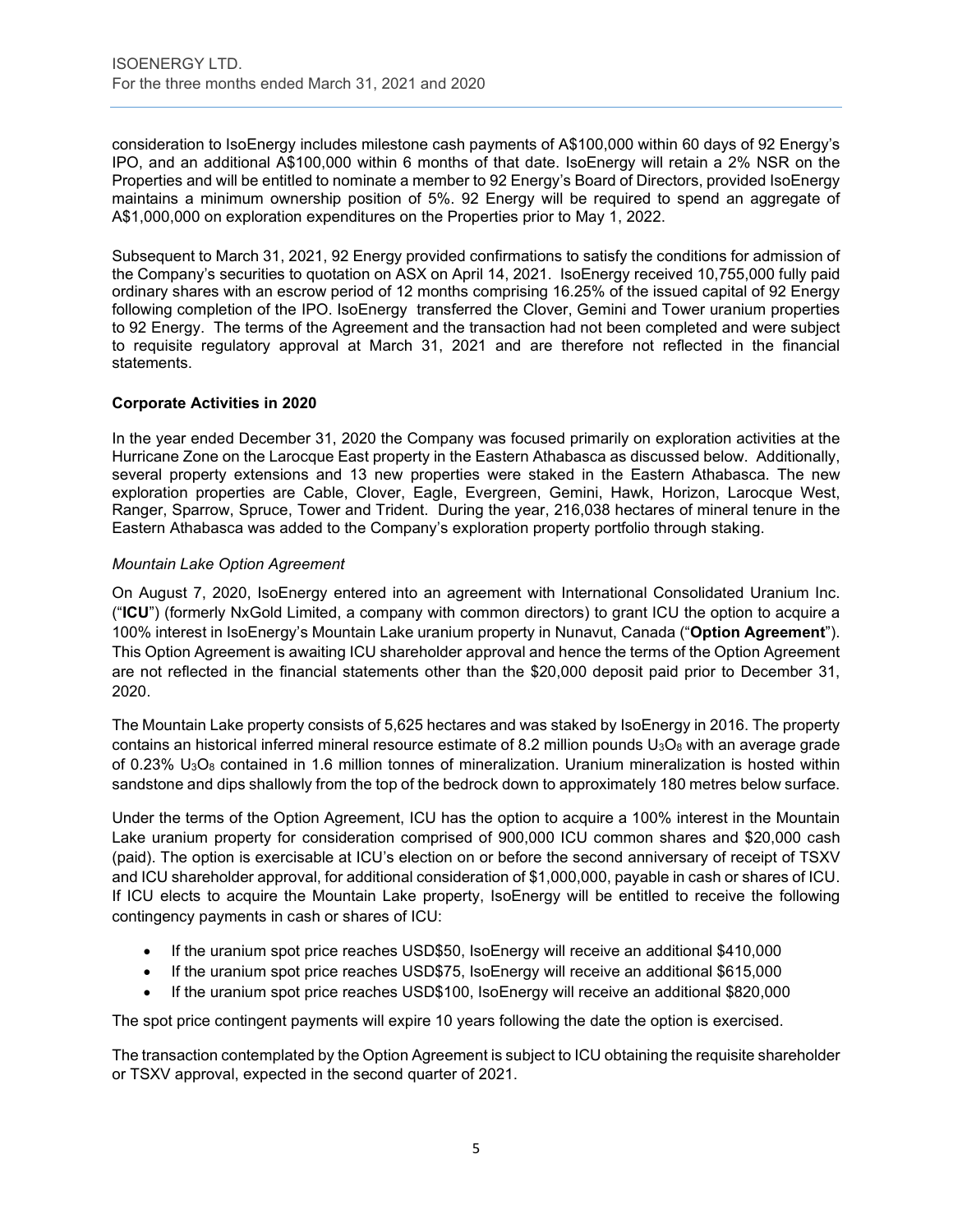# *Financings*

#### Private Placement

On August 10, 2020, the Company completed a non-brokered private placement for gross proceeds of \$4 million (the "**Private Placement**"). Pursuant to the terms of the Private Placement, the Company issued 5,882,352 common shares at a price of \$0.68 per share (the "**Private Placement Price**"), of which NexGen subscribed for 4,411,764 common shares.

#### Convertible debt

On August 18, 2020, IsoEnergy entered into an agreement with Queen's Road Capital Investment Ltd. (the "**Debentureholder**") for a US\$6 million private placement of unsecured convertible debentures (the "**Debentures**"). The Debentures will be convertible at the holder's option at a conversion price of \$0.88 (the "**Conversion Price**") into a maximum of 9,206,311 common shares (the "**Maximum Conversion Shares**") of the Company.

On conversion of any portion of the principal amount of the Debentures, if the number of common shares to be issued on such conversion, taking into account all common shares issued in respect of all prior conversions would result in the common shares to be issued exceeding the Maximum Conversion Shares, on such conversion the Debentureholder shall be entitled to receive a payment (the "**Exchange Rate Fee**") equal to the number of common shares that are not issued as a result of exceeding the Maximum Conversion Shares, multiplied by the 20-day volume-weighted average trading price ("**VWAP**"). IsoEnergy can elect to pay the Exchange Rate Fee in cash or, subject to the TSXV approval, in common shares of the Company.

#### *Terms of the Debentures*

The Debentures carry an 8.5% coupon (the "**Interest**") over a 5-year term and are convertible at the holder's option into common shares of the Company at a conversion price of \$0.88, which Conversion Price is equal to a 30% premium to the Private Placement Price.

The Company is entitled, on or after the third anniversary of the date of issuance of the Debentures, at any time the 20-day VWAP on the TSXV exceeds 130% of the Conversion Price, to redeem the Debentures at par plus accrued and unpaid Interest.

The Interest is payable semi-annually with 6% payable in cash and 2.5% payable in common shares of the Company, subject to TSXV approval, at a price equal to the 20-day VWAP of the Company's common shares on the TSXV on the twenty days prior to the date such Interest is due.

The Interest can be reduced to 7.5% per annum on the public dissemination by the Company of an economically positive preliminary economic assessment study, at which point the cash component of the Interest will be reduced to 5% per annum.

Upon completion of a change of control (which includes in the case of the holders' right to redeem the Debentures, a change in the Chief Executive Officer of the Company), the holders of the Debentures or the Company may require the Company to purchase or the holders to redeem, as the case may be, any outstanding Debentures in cash at: (i) on or prior to August 18, 2023, 130% of the principal amount; and (ii) at any time thereafter, 115% of the principal amount, in each case plus accrued but unpaid interest, if any. In addition, upon the public announcement of a change of control that is supported by the Board, the Company may require the holders of the Debentures to convert the Debentures into common shares at the Conversion Price provided the consideration payable upon the change of control exceeds the Conversion Price and is payable in cash.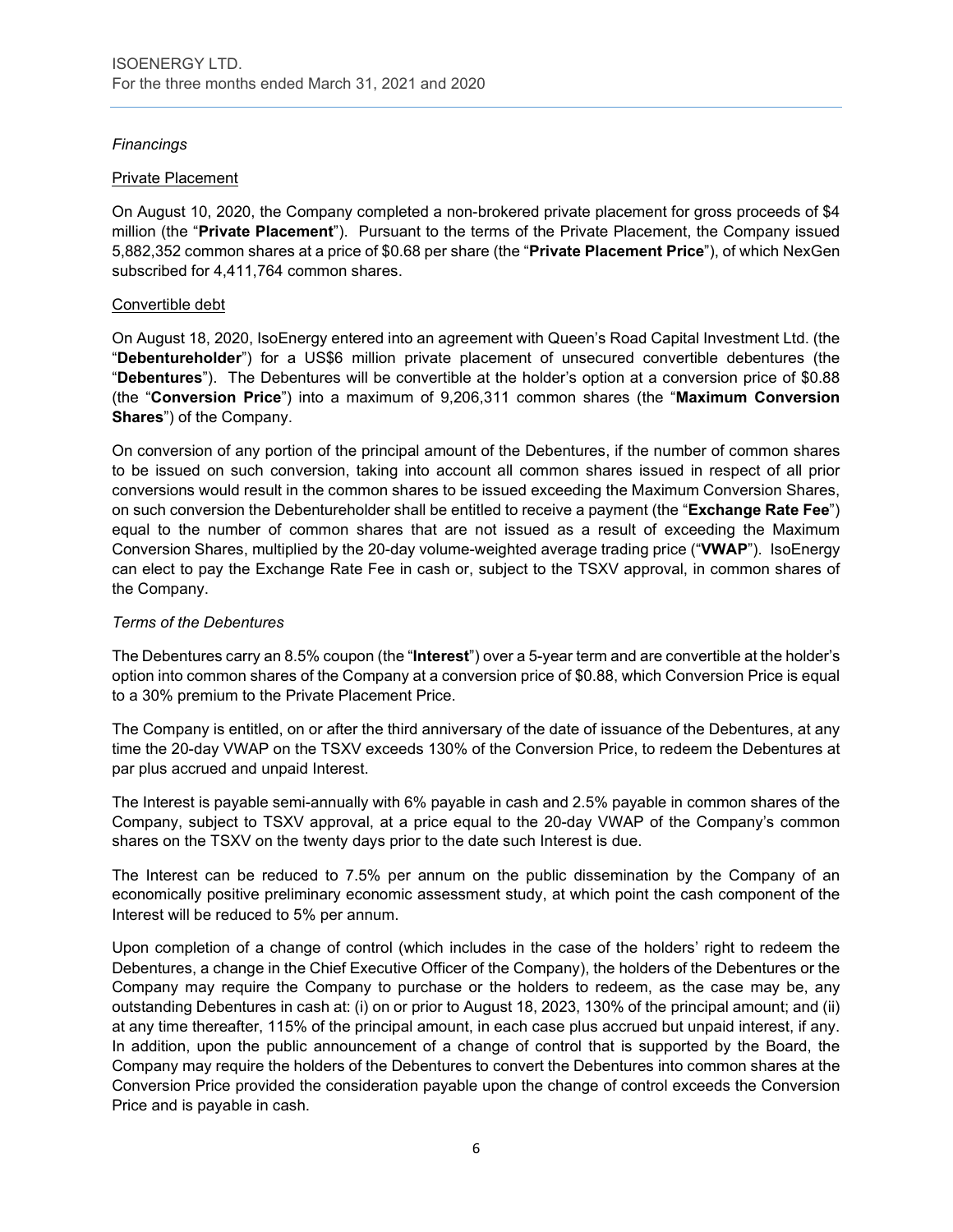A "change of control" of the Company is defined as consisting of: (i) the acquisition, directly or indirectly, by a person or group of persons acting jointly or in concert of voting control or direction over 50% or more of the outstanding common shares, (ii) the amalgamation, consolidation or merger of the Company with or into another entity as a result of which the holders of common shares immediately prior to such transaction, directly or indirectly, hold less than 50% of voting control or direction over the entity carrying on the business of the Company following such transaction, (iii) the sale, assignment, transfer or other disposition of all or substantially all of the property or assets of the Company to another entity in which the holders of common shares immediately prior to such transaction, directly or indirectly, hold less than 50% of voting control or direction following such transaction, (iv) the removal by resolution of the shareholders of the Company, of a majority of the then incumbent directors of the Company, which removal has not been recommended in the Company's management information circular, or the failure to elect to the Company's board of directors a majority of the directors proposed for election by management in the Company's management information circular; or (v) the acquisition by any transaction, directly or indirectly, by a person or group of persons acting jointly or in concert of voting control or direction over more of the common shares than are then held by NexGen.

# Flow-through shares

On December 22, 2020, the Company issued 2,702,703 flow-through shares (the "**2020 FT Shares**") at a price of \$1.48 per 2020 FT Share for aggregate gross proceeds of \$4,000,000.

#### **Exploration and Evaluation Spending**

During the three months ended March 31, 2021 the Company incurred \$390,467 of exploration spending primarily on Larocque East, as set out below. The Company elected not to carry out a winter drilling program due to concerns over COVID 19. See "Outlook" below for future drilling plans.

|                            | <b>Total</b> |
|----------------------------|--------------|
| <b>Drilling</b>            | \$111,674    |
| Geological and geophysical | 8,696        |
| Labour and wages           | 191,186      |
| Environmental              | 1,233        |
| <b>Engineering</b>         | 1,420        |
| Camp costs                 | 633          |
| <b>Travel and other</b>    | 39,153       |
| <b>Cash expenditures</b>   | 353,995      |
| Share-based compensation   | 33,730       |
| <b>Depreciation</b>        | 2,742        |
| <b>Total expenditures</b>  | \$ 390,467   |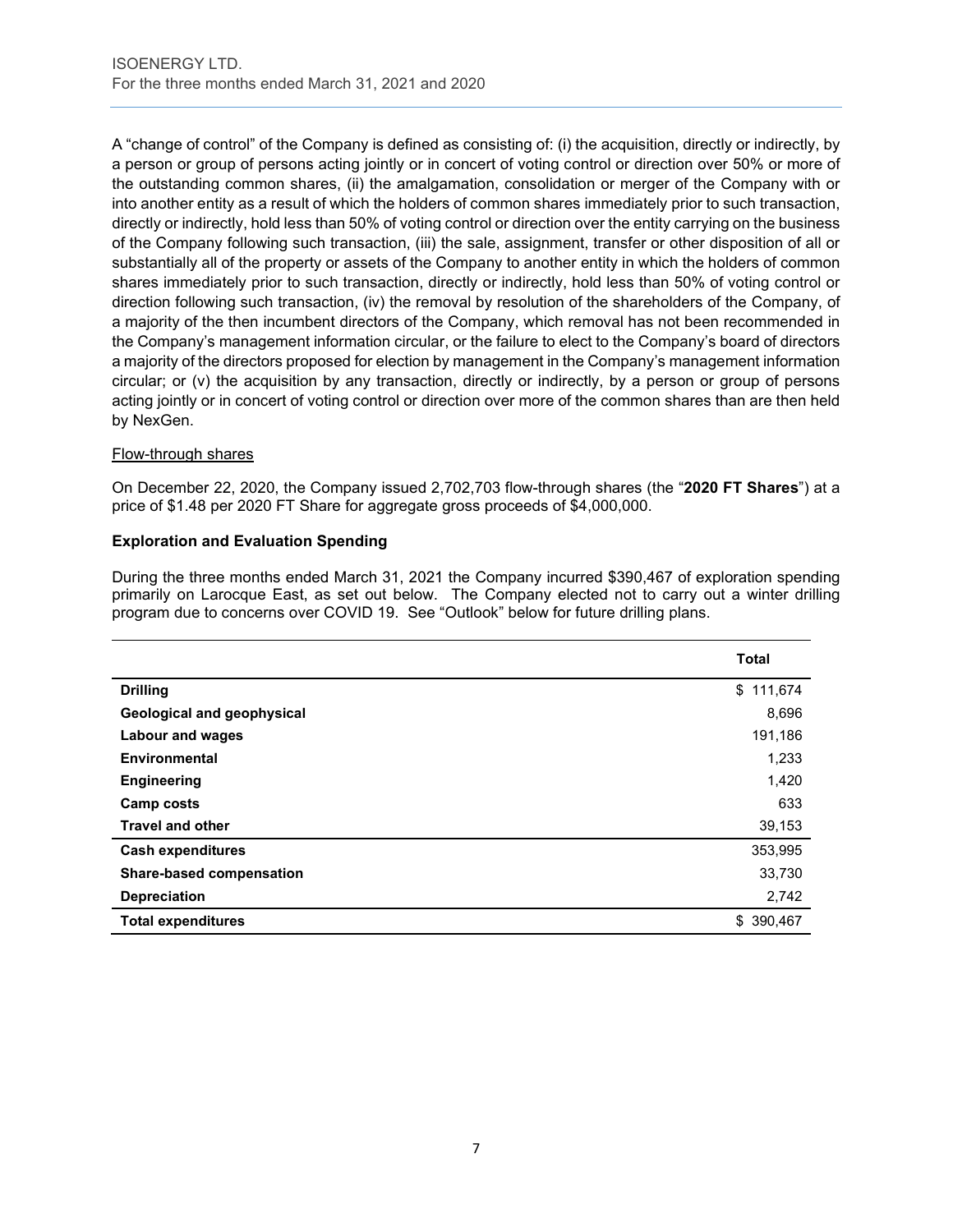During the year ended December 31, 2020, IsoEnergy completed a winter (January to March) drill program and a summer (August to October) drill program at the Hurricane Zone on the Larocque East property, drilling 19,900 metres in 48 drill holes and incurred the following exploration and evaluation expenditures:

|                                | <b>Larocque East</b> | <b>Other</b><br>properties | <b>Total</b>    |
|--------------------------------|----------------------|----------------------------|-----------------|
| <b>Drilling</b>                | \$2,787,007          | \$13,357                   | \$2,800,364     |
| Geological and geophysical     |                      | 30,500                     | 30,500          |
| Labour and wages               | 1,114,729            | 25,886                     | 1,140,615       |
| <b>Geochemistry and assays</b> | 317,508              |                            | 317,508         |
| Environmental                  | 133,949              | 3,134                      | 137,083         |
| <b>Engineering</b>             | 224,620              |                            | 224,620         |
| Camp costs                     | 594.539              |                            | 594.539         |
| <b>Travel and other</b>        | 128,625              | 4,136                      | 132,761         |
| <b>Cash expenditures</b>       | 5,300,977            | 77.013                     | 5,377,990       |
| Share-based compensation       | 234,956              |                            | 234,956         |
| <b>Depreciation</b>            | 9.599                |                            | 9,599           |
| <b>Total expenditures</b>      | 5,545,532<br>\$      | \$77,013                   | 5,622,545<br>\$ |

A description of exploration activities during the year ended December 31, 2020 by property is set forth below.

#### Larocque East

# *Summer 2020 – Drilling*

A 20-hole drill program was started in August and after being expanded to 24 drill holes due to strong results, was completed by October 23, 2020. The objective was to extend mineralization to the south on the western, strongly mineralized portion of the zone, plus evaluate the eastern side of the zone for additional uranium mineralization. Results of the program are encouraging, with several strong intersections on the western side that significantly extend the mineralized footprint to the south. Examples include drill holes LE20-57 (10.0 metres @ 11.7% U<sub>3</sub>O<sub>8</sub>), LE20-62 (4.5 metres @ 6.2% U<sub>3</sub>O<sub>8</sub>), LE20-64 (5.0 metres @ 48.8% U3O8), LE20-68 (11.0 metres @ 6.9% U3O8), LE20-72 (6.0 metres @ 6.2% U3O8), and LE20-76 (7.5 metres  $@38.8\%$  U<sub>3</sub>O<sub>8</sub>). At the end of the summer drilling program the zone now measures at least 575 metres long, up to 75 metres across, and up to 11 metres thick. Several sections on the western end of the Hurricane zone remain open for expansion.

During the summer 2020 exploration drilling program the Company also collected downhole geotechnical and hydrogeological engineering data. This information will improve the understanding of the mineralized zone properties and support potential future extraction studies. In addition, environmental data collection was initiated on specific areas of the ecosystem (i.e. aquatic, atmospheric) where multi-year and multiseason data would be required to support potential future environmental studies.

# *Winter 2020 – Drilling*

An originally planned 20-hole drilling program at the Larocque East property was expanded to 24 drill holes due to encouraging results at the Hurricane Zone. Utilizing two drills, the Company evaluated the potential to expand mineralization along-strike to the western property boundary with one rig and also evaluated the potential for additional mineralization well to the east of the current Hurricane zone footprint. Drilling toward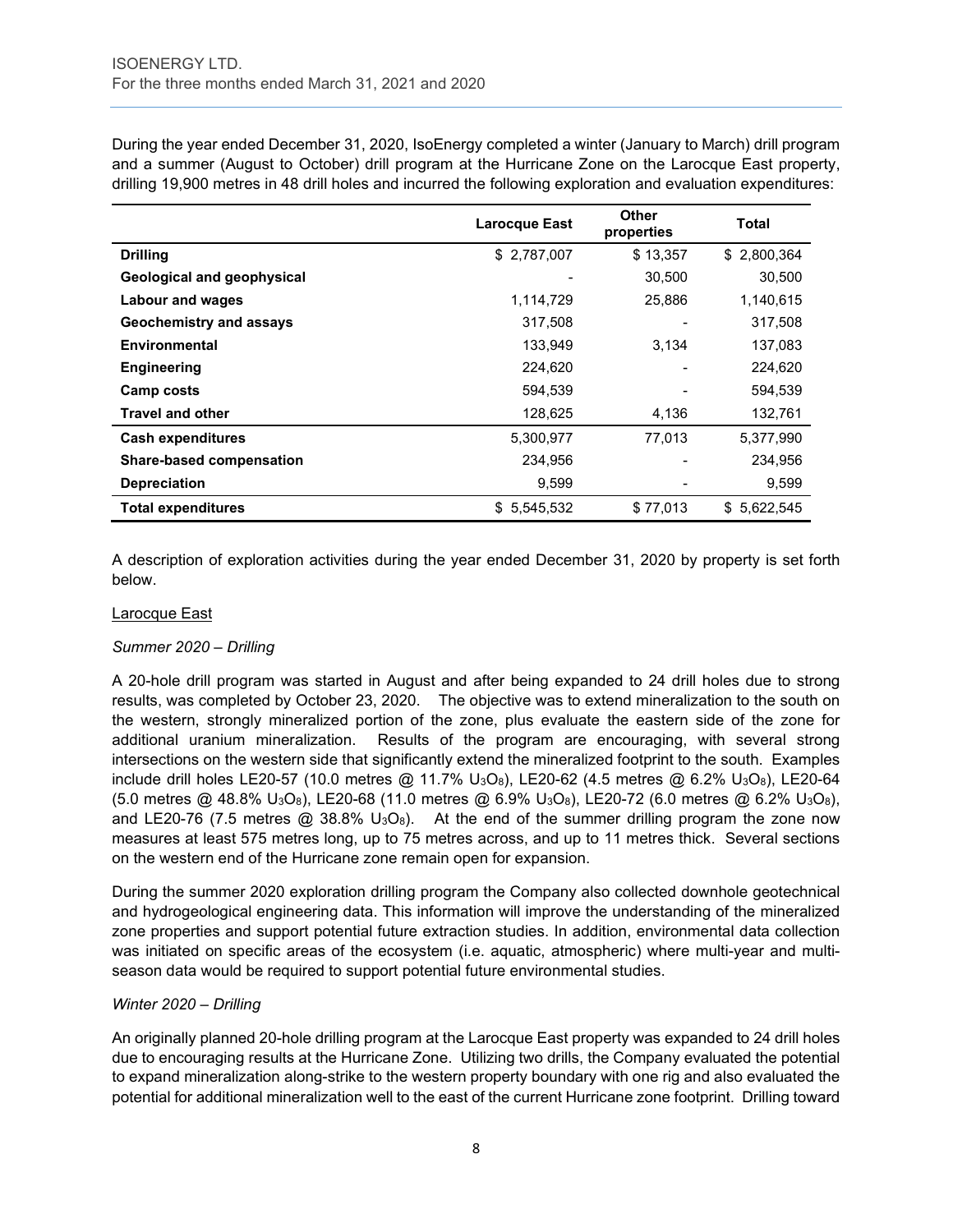the western property boundary was particularly successful, with thick and high-grade uranium mineralization intersected in several drill holes. Examples include drill holes LE20-34 (8.5 metres @ 33.9% U3O8), LE20-32A (8.5 metres @ 19.6% U3O8), LE20-40 (4.0 metres @ 20.5% U3O8), LE20-51 (7.5 metres  $@$  14.5% U<sub>3</sub>O<sub>8</sub>), LE20-52 (7.5 metres  $@$  22.7% U<sub>3</sub>O<sub>8</sub>) and LE20-53 (10.5 metres  $@$  11.7% U<sub>3</sub>O<sub>8</sub>). The zone now measures at least 575 metres long, 40 metres across, and up to 11 metres thick. Most sections, including all of those on the higher-grade western end of the Hurricane zone footprint, are open for expansion.

#### *Previous work*

The Company completed a total of 29 drill holes in two drilling campaigns at the Hurricane Zone in 2019 one in the winter (January to March) and one in the summer (June to August). This work followed up on the single hole (the discovery hole) drilled in the summer of 2018. Both of the 2019 programs were successful in expanding the Hurricane zone. By the end of the summer, the zone had grown to 500 metres long, 40 metres wide and up to 10 metres thick.

#### **Outlook**

The Company intends to actively explore all of its projects as and when resources permit. The nature and extent of further exploration on any of the Company's properties however will depend on the results of completed exploration activities, an assessment of its recently acquired properties and the Company's financial resources.

As of the date hereof, the Company's exploration priorities are the Larocque East, Geiger, Thorburn Lake, Radio, and Collins Bay Extension properties.

A program of core drilling at the Hurricane Zone on the Larocque East property was planned for the winter 2021 drilling season, however, due to concerns over COVID-19, the Company has decided to postpone the program at this time. The program was focused on expansion of the higher-grade mineralization at the western end of the Hurricane zone. The Company is revisiting the plans including the potential to expand its summer program. The scope and timing of that revised plan have not yet been finalized, but will take into consideration any restrictions related to the COVID-19 pandemic at that time.

Additional exploration activities planned for the second half of 2021 include geophysical surveying at the Larocque East and Collins Bay Extension properties, plus a drilling program at its Geiger property. Several other exploration activities are planned in the future but are not currently scheduled. Future work on the Thorburn Lake property will include follow-up drilling in the area of TBN17-23 and 27, drill evaluations of other geophysical anomalies generated in 2016 and geophysical anomalies generated by the survey recently completed in 2017. At Radio, additional drilling is required to continue to evaluate high priority geophysical targets on the property.

# **SELECTED FINANCIAL INFORMATION**

Management is responsible for the Interim Financial Statements referred to in this MD&A. The Audit Committee of the Company's Board of Directors has been delegated the responsibility to review the Interim Financial Statements and MD&A and make recommendations to the Company's Board. It is the Board which has final approval of the Interim Financial Statements and MD&A.

The Interim Financial Statements have been prepared in accordance with International Financial Reporting Standards ("**IFRS**") as issued by the International Accounting Standards Board ("**IASB**") and the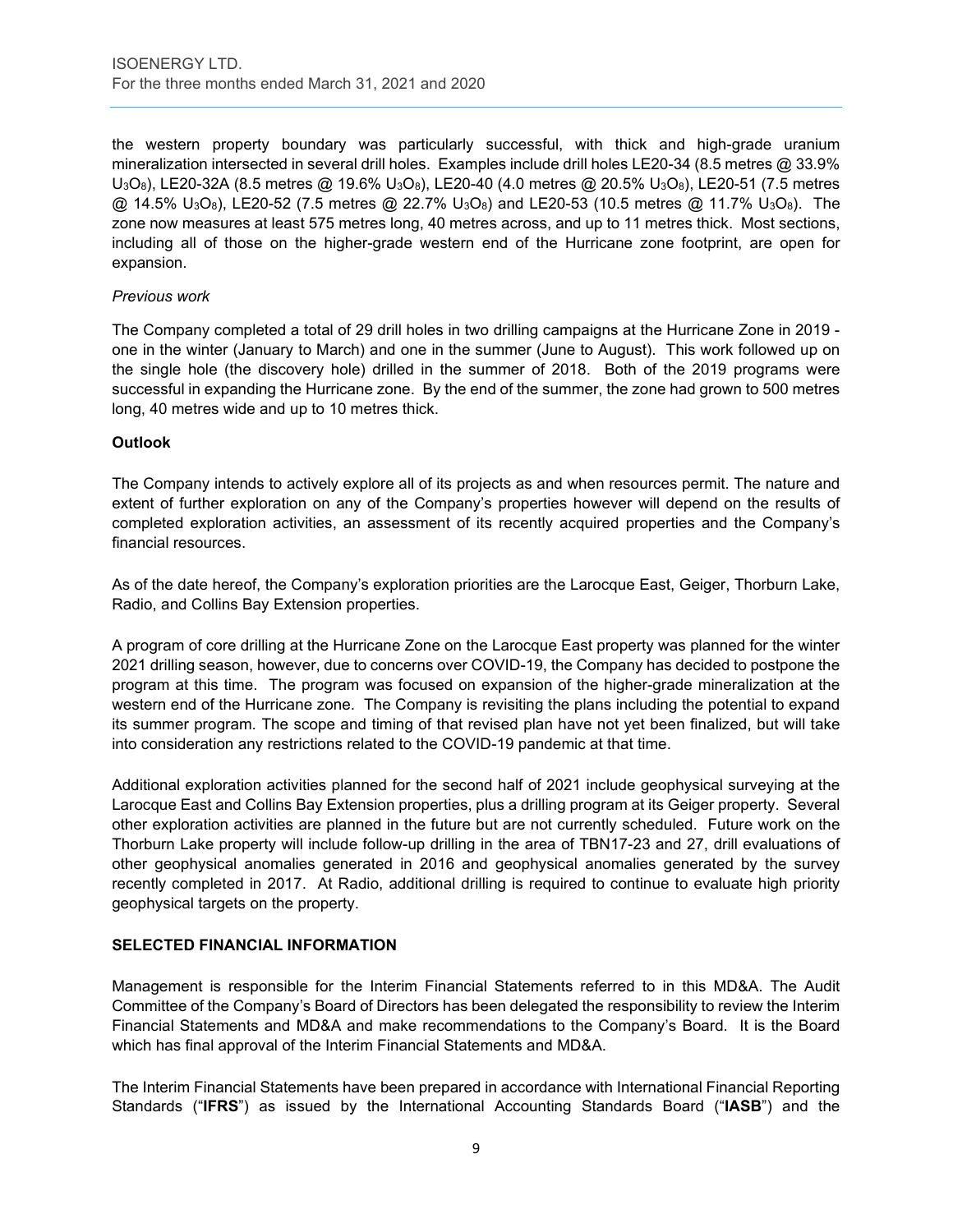International Financial Reporting Interpretations Committee ("**IFRIC**"). Based on the nature of the Company's activities, both presentation and functional currency is Canadian dollars.

The Company's Interim Financial Statements have been prepared in accordance with IAS 34, Interim Financial Reporting and should be read in conjunction with Iso's Annual Financial Statements, which have been prepared using IFRS applicable to a going concern, which assumes that the Company will be able to realize its assets and discharge its liabilities in the normal course of business for the foreseeable future. The ability of the Company to continue as a going concern is dependent on its ability to obtain financing and achieve future profitable operations.

#### **Results of Operations**

During the three months ended March 31, 2021, the Company capitalized \$390,467 of exploration and evaluation costs to exploration and evaluation assets. The costs of these activities are capitalized to exploration and evaluation assets and are described in the Discussion of Operations section above.

The following financial data is derived from the Interim Financial Statements and should be read in conjunction with IsoEnergy's Interim Financial Statements.

|                                                     | 2021              | 2020             |
|-----------------------------------------------------|-------------------|------------------|
| <b>General and administrative costs</b>             |                   |                  |
| Share-based compensation                            | \$<br>255,336     | \$<br>142,486    |
| Administrative salaries, contract and director fees | 1,165,013         | 176,515          |
| Investor relations                                  | 96,120            | 149,460          |
| Office and administrative                           | 39,446            | 38,211           |
| Professional and consultant fees                    | 36,617            | 59,173           |
| Travel                                              |                   | 40,446           |
| Public company costs                                | 53,218            | 41,235           |
| Depreciation expense                                | 14,699            | 15,528           |
| Total general and administrative costs              | (1,660,449)       | (663, 054)       |
| Interest income                                     | 20,111            | 22,549           |
| Interest on lease liability                         | (2,615)           | (2,615)          |
| Interest on convertible debentures                  | (161, 466)        |                  |
| Fair value loss on convertible debentures           | (2,598,114)       |                  |
| Foreign exchange gain                               | (25, 361)         |                  |
| Rental income                                       | 9,087             | 7,576            |
| Loss from operations                                | (4, 418, 807)     | (635, 544)       |
| Deferred income tax recovery (expense)              | 319,065           | (299,219)        |
| Loss                                                | \$<br>(4,099,742) | \$<br>(934, 763) |

During the three months ended March 31, 2021, the Company recorded a loss of \$4,099,742, compared to a loss of \$934,763 in the three months ended March 31, 2020. The increased loss was predominantly the result of the fair value loss on the Debentures that were issued in August 2020.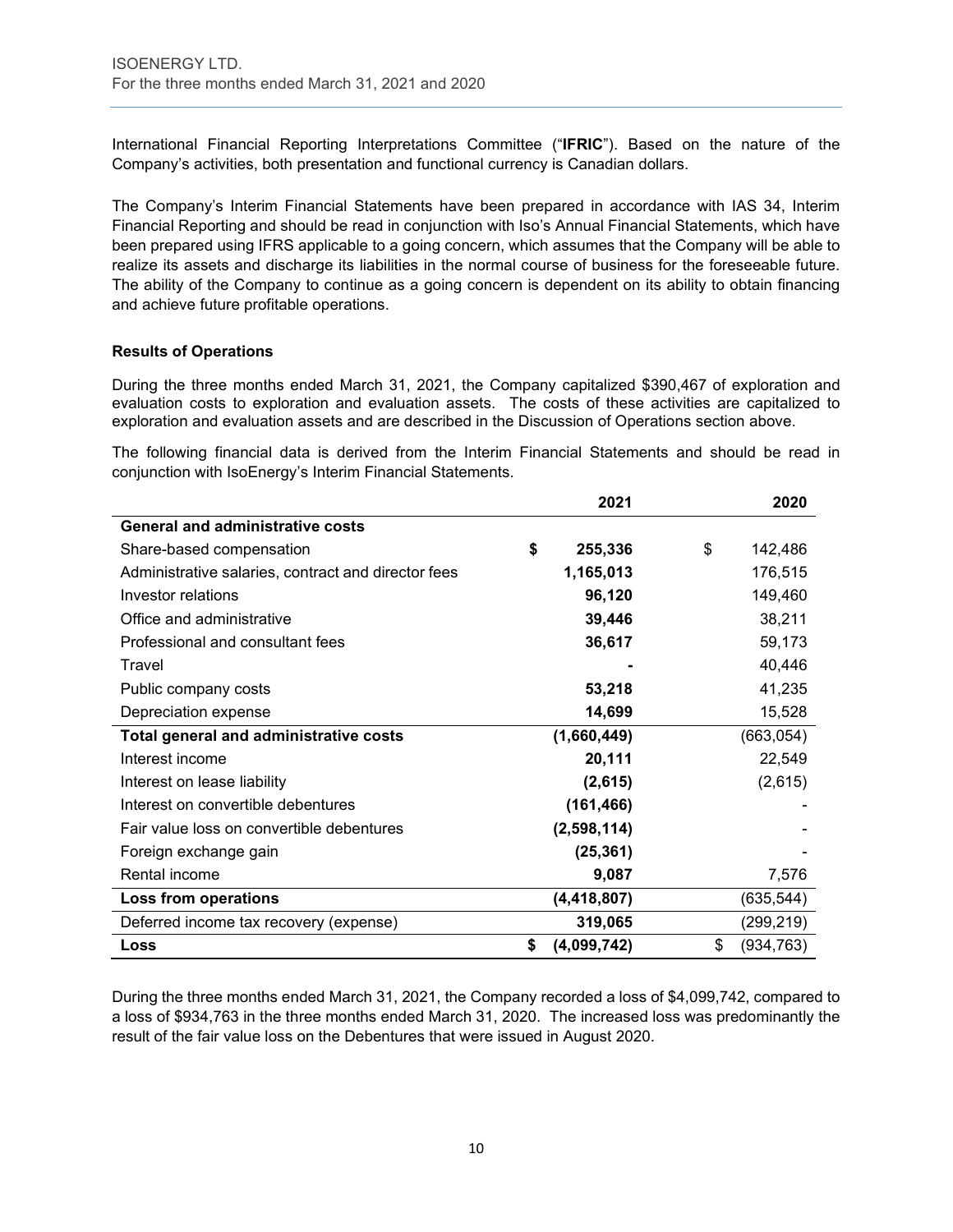#### **General and administrative costs**

Share-based compensation charged to the statement of loss and comprehensive loss was \$255,336 in the three months ended March 31, 2021, compared to \$142,486 in the three months ended March 31, 2020, respectively. The share-based compensation expense is a non-cash charge calculated using the graded vesting method of the Black-Scholes values. Stock options granted to directors, consultants and employees vest over two years with the corresponding share-based compensation expense being recognized over this period. Variances in share-based compensation expense are expected from period to period depending on many factors, including whether options are granted in a period and whether options have fully vested or have been cancelled in a period. In the three months ended March 31, 2021 there were 250,000 options granted compared to 1,735,000 options granted in the three months ended March 31, 2020. The charge to earnings was higher in the three months ended March 31, 2021 due to higher strike price on the options issued and accelerated vesting of certain options in the three months ended March 31, 2021.

Administrative salaries, contracts and directors' fees at \$1,165,013 for the three months ended March 31, 2021, respectively were higher than the three months ended March 31, 2020 which were \$176,515. The increase is due to primarily to the resignation of the former Chief Executive Officer, a change in allocation of salaries from exploration and evaluation to general and administrative costs to reflect the Company's activities and an increase in the number of employees. On February 15, 2021, the former Chief Executive Officer resigned and was paid \$897,254 in accordance with the terms of his employment contract.

Investor relations expenses were \$96,120 for the three months ended March 31, 2021, compared to \$149,460 in the three months ended March 31, 2020 and related primarily to costs incurred in communicating with existing and potential shareholders and marketing. The costs were lower in the three months ended March 31, 2021 due to fewer conferences.

Office and administrative expenses were \$39,446 for the three months ended March 31, 2021 compared to \$38,211 in the three months ended March 31, 2020, and consisted of office operating costs and other general administrative costs. Other general administrative expenses included communication, professional membership dues, donations, bank charges and staff training.

Professional fees were \$36,617 for the three months ended March 31, 2021, compared to \$59,173 for the three months ended March 31, 2020. Professional fees consisted of legal fees related to the Company's business development activities, as well as accounting and tax fees related to regulatory filings. Professional fees were lower in the three months ended March 31, 2021 as a consultant was hired permanently and is now included in salaries.

Travel expenses were \$nil for the three months ended March 31, 2021, compared to \$40,446 in the three months ended March 31, 2020. Travel expenses relate to business development and general corporate activities and amounts vary depending on projects and activities being undertaken. Travel has been significantly reduced due to the COVID-19 pandemic.

Public company costs were \$53,218 for the three months ended March 31, 2021, compared to \$41,235 in the three months ended March 31, 2020, and consisted primarily of costs associated with the Company's continuous disclosure obligations, listing fees, transfer agent costs, press releases and other shareholder communications. Costs were higher in the three months ended March 31, 2021 due increased listing fees due to a higher market capitalization.

Depreciation expense was \$14,699 in the three months ended March 31, 2021, respectively compared to \$15,528 in the three months ended March 31, 2020, and relates primarily to the right-of-use asset, being an office lease.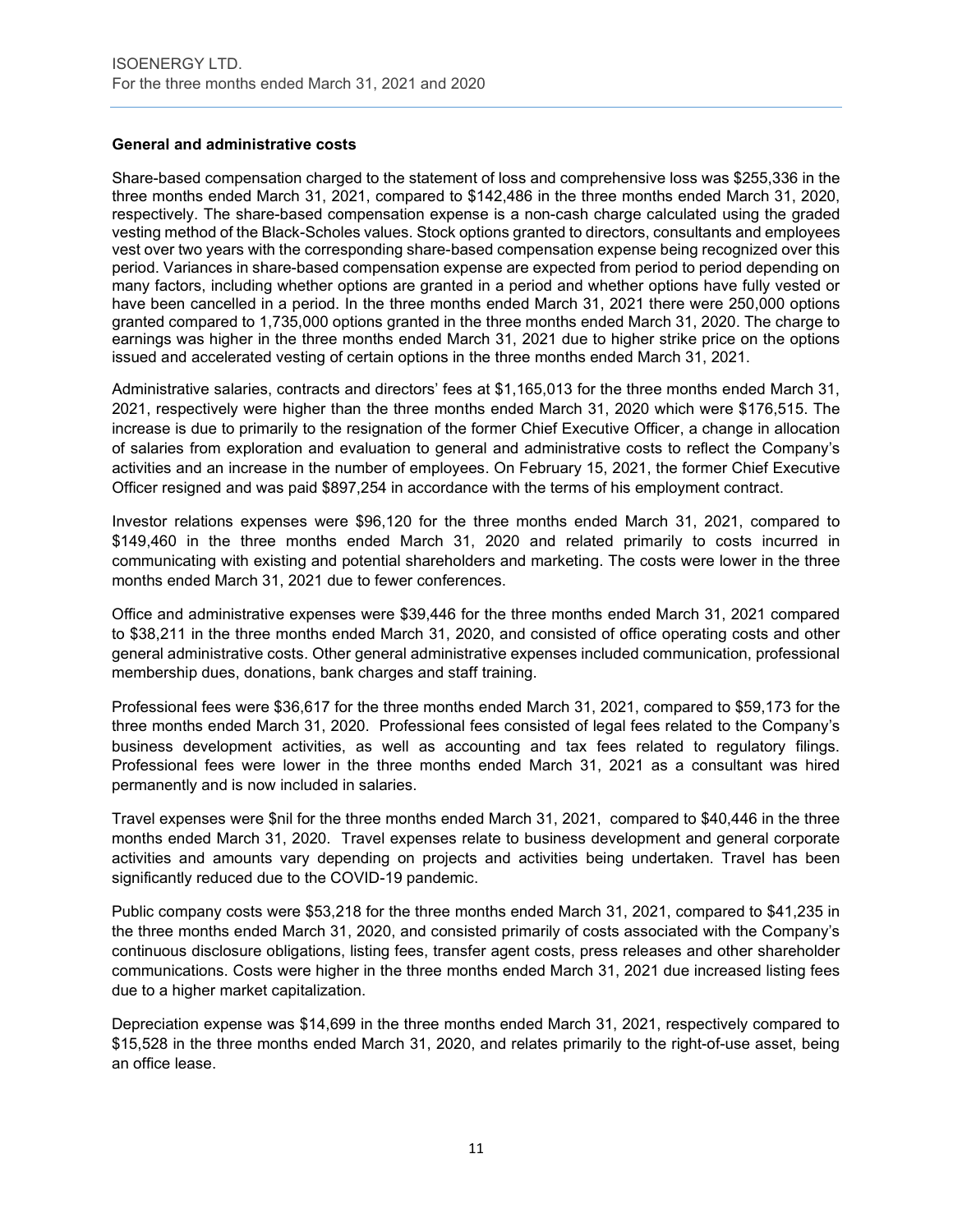# **Other items**

The Company recorded interest income of \$20,111 in the three months ended March 31, 2021, compared to \$22,549 in the three months ended March 31, 2020, which represents interest earned on cash balances. The amounts were lower in the three months ended March 31, 2021 as an increase in cash from financing activities was more than offset by lower interest rates.

Interest expense on lease liability was \$2,615 for the three months ended March 31, 2021 and in the three months ended March 31, 2020, and relates to the lease liability.

Interest expense on Debentures was \$161,466 in the three months ended March 31, 2021, compared to \$nil in the three months ended March 31, 2020, and relates to the interest owing on the Debentures which were issued on August 18, 2020. The Debentures bear interest of 8.5% per annum and is payable on June 30 and December 31.

The fair value of the Debentures on March 31, 2021 was \$16,742,864 compared to \$14,033,992 at December 31, 2020. This resulted in a fair value loss on Debentures of \$2,708,872 in the three months ended March 31, 2021, of which \$2,598,114 was included in the statement of loss and \$110,758 was included in other comprehensive loss. The was no impact in the three months ended March 31, 2020 as the Debentures were issued in August 2020. The Company's Debentures are classified as measured at fair value through profit and loss. In accordance with IFRS 9 – Financial Instruments, the part of a fair value change due to an entity's own credit risk is presented in other comprehensive income (loss). The value of the Debentures changed in the period due primarily to the increase in the share price from \$1.87 to \$2.40 and other market inputs as set out below. As of March 31, 2021, the time to maturity of the Debentures was 4.4 years. The following assumptions were used to estimate the fair value of the Debentures:

|                                       | March 31, 2021 | December 31, 2020 |
|---------------------------------------|----------------|-------------------|
| Expected stock price volatility       | 49%            | 46%               |
| Expected life                         | 4.4 years      | 4.6 years         |
| Risk free interest rate               | 1.31%          | 0.79%             |
| Expected dividend yield               | $0.00\%$       | $0.00\%$          |
| Credit spread                         | 19.76%         | 21.70%            |
| Underlying share price of the Company | \$2.40         | \$<br>1.87        |
| Conversion price                      | 0.88<br>\$     | 0.88<br>\$        |
| Exchange rate (C\$:US\$)              | 1.2562         | 1.2725            |

The foreign exchange loss was \$25,361 in of the three months ended March 31, 2021, compared to \$nil in the three months ended March 31, 2020, and relates to exchange movements on United States dollars held by the Company. The Company received US dollars on the issue of the Debentures on August 18, 2020. The majority was converted to Canadian dollars but enough was held in US dollars to cover future interest as well as other US dollar payments. The foreign exchange loss was due to the stronger Canadian dollar compared to the US dollar.

IsoEnergy recognized rental income of \$9,087 in the three months ended March 31, 2021, compared to \$7,576 in the three months ended March 31, 2020. The Company leases a portion of its office space to another company.

The Company raises some of its funds through the issuance of flow-through shares. Based on Canadian tax law, the Company is required to spend this amount on eligible exploration expenditures by December 31 of the year after the shares are issued. The premium received for each flow-through share, which is the price received for the flow-through share in excess of the market price of an ordinary share, is recorded as a flow-through share premium liability. The liability is subsequently reduced when the required exploration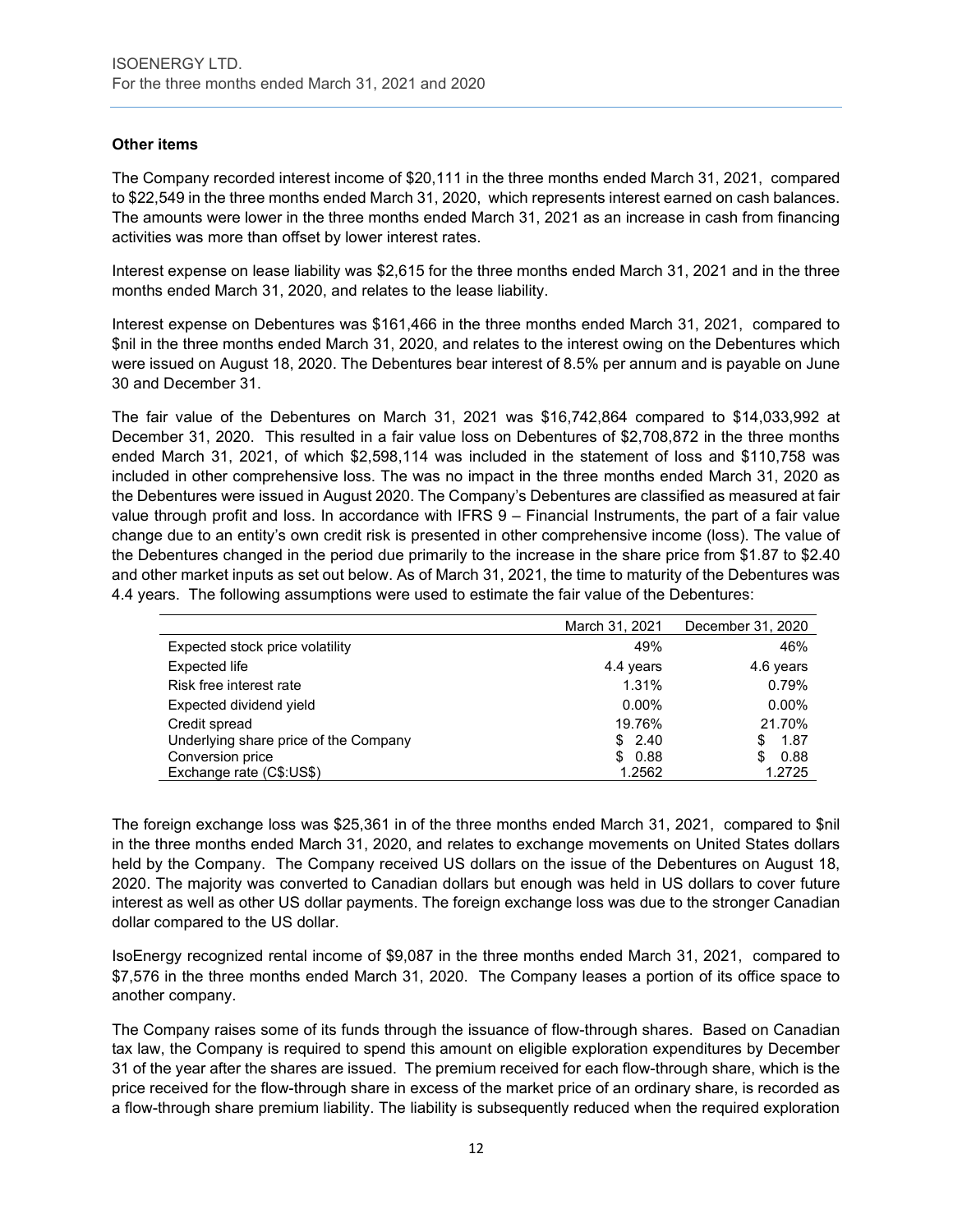expenditures are made, and accordingly, a recovery of flow-through premium is then recorded as a deferred tax benefit. As of March 31, 2021, the Company has a spending obligation of approximately \$3,600,000 related to 2020 FT Shares, which must be spent prior to December 31, 2022. There was no flow-through premium on the 2020 FT Shares issued in 2020 as they were issued at a price that below market value on the date of issue.

The Company records a deferred tax recovery or expense which is comprised of a recovery on losses recognized in the period and the release of flow-through share premium liability which is offset by the renunciation of flow-through share expenditures to shareholders. In the three months ended March 31, 2021, this resulted in a recovery of \$319,065, compared to an expense of \$299,219 in the three months ended March 31, 2020. The difference is due to higher administrative costs, interest expense and lower renunciation of flow through-share expenses in the three months ended March 31, 2021. In the three months ended March 31, 2021 the Company renounced flow-through share expenditures of \$383,634, which was lower than \$2,126,288 renounced in the three months ended March 31, 2020 due to the deferral of the 2021 winter program due to COVID-19 concerns. The administrative costs were higher in the three months ended March 31, 2021 due primarily to a one-time settlement payment made to the former CEO and interest expense related to the Debentures, put in place in August of 2020.

A reconciliation of income taxes at statutory rates with the reported income taxes for the three months ended March 31, 2021 and 2020 is as follows:

|                                                    | 2021       | 2020       |
|----------------------------------------------------|------------|------------|
| Deferred income tax recovery related to operations | (422, 646) | (133, 126) |
| Flow-through renunciation                          | 103.581    | 574,098    |
| Release of flow-through share premium liability    | -          | (141, 753) |
| Deferred income tax (recovery) expense             | (319,065)  | 299,219    |

# **Financial Position**

The following financial data is derived from the Interim and Annual Financial Statements and should be read in conjunction with IsoEnergy's Annual Financial Statements.

|                                   | March 31, 2021 | <b>December 31, 2020</b> | December 31, 2019 |
|-----------------------------------|----------------|--------------------------|-------------------|
| Exploration and evaluation assets | \$54,122,263   | \$53,731,796             | \$47,966,888      |
| Total assets                      | \$67,875,100   | \$68,223,460             | \$55,004,153      |
| Total current liabilities         | 856.449<br>S   | 305.395<br>S             | 649,602<br>S      |
| Total non-current liabilities     | \$17,206,269   | \$14,830,474             | 867.552<br>S      |
| Working capital (1)               | \$12,680,340   | \$13,994,556             | 6,373,779<br>\$   |
| Cash dividends declared per share | Nil            | Nil                      | Nil               |

(1) Working capital is defined as current assets less accounts payable and accrued liabilities and the current portion of the lease **liability** 

In the three months ended March 31, 2021 the Company capitalized \$390,467 of exploration and evaluation costs. During the year ended December 31, 2020, the Company capitalized \$5,764,908 of exploration and evaluation costs, which includes acquisition costs of \$142,363 compared to \$4,493,646 in the year ended December 31, 2019, which includes \$4,493,923 of exploration costs, \$14,077 of acquisition costs and \$14,354 of impairment charges. See "Discussion of Operations" above.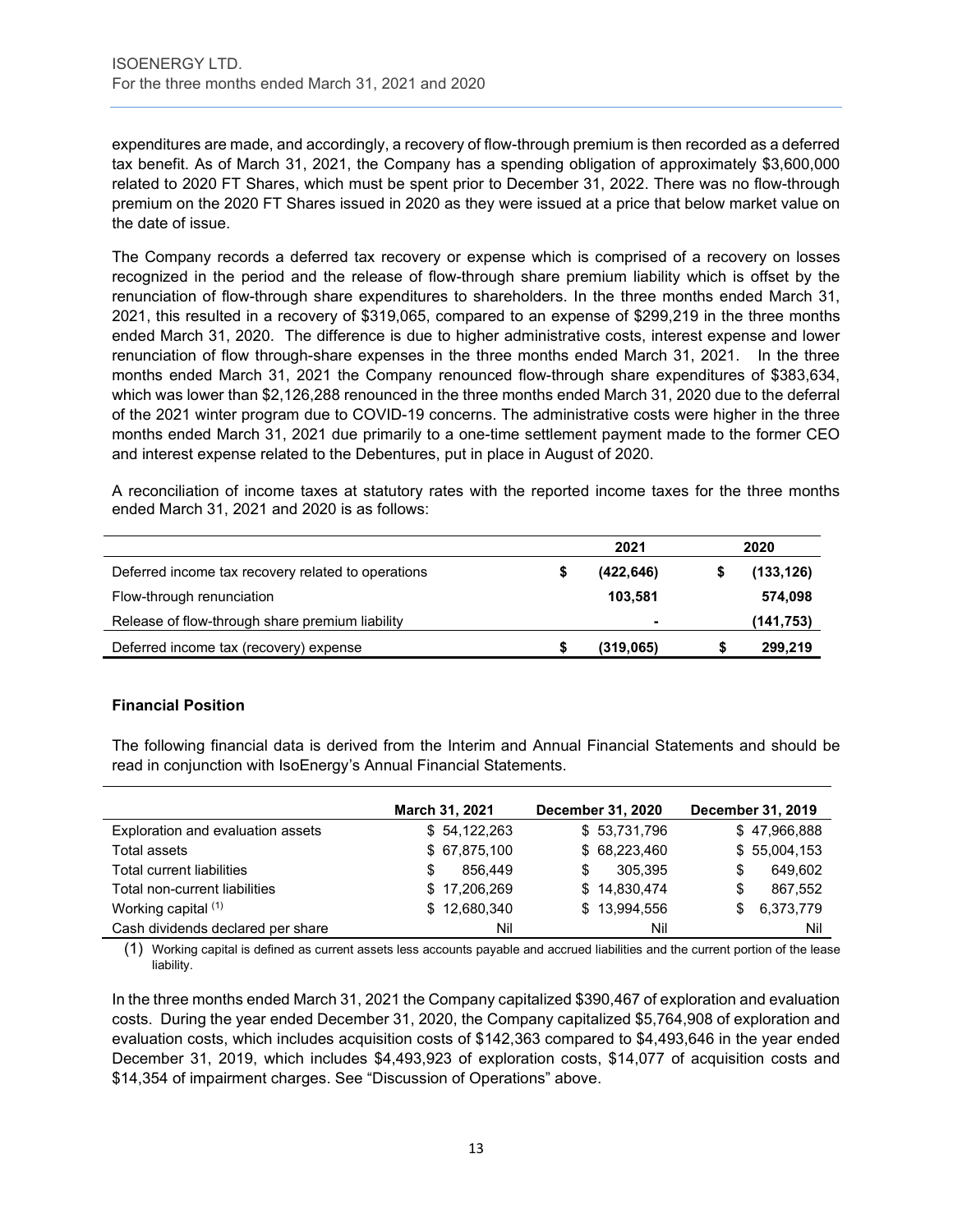# **SUMMARY OF QUARTERLY RESULTS**

The following information is derived from the Company's Interim and Annual financial statements prepared in accordance with IFRS for the annual and IFRS applicable to interim financial reporting including IAS 34 for the interim periods. The information below should be read in conjunction with the Company's Interim and Annual financial statements for each of the past seven quarters.

Consistent with the preparation and presentation of the Annual Financial Statements, these unaudited quarterly results are presented in Canadian dollars.

|                                                      | Mar. 31,<br>2021 | Dec. 31.<br>2020 | Sept.<br>30.2020 | <b>June 30.</b><br>2020 | Mar. 31.<br>2020 | Dec. 31.<br>2019 | Sept. 30.<br>2019 | <b>June 30.</b><br>2019 |
|------------------------------------------------------|------------------|------------------|------------------|-------------------------|------------------|------------------|-------------------|-------------------------|
| Revenue                                              | Nil              | Nil              | Nil              | Nil                     | Nil              | Nil              | Nil               | Nil                     |
| Net Income (loss)<br>Net income (loss) per<br>share: | (\$4,099,742)    | (\$8,487,768)    | \$351.334        | (\$472, 175)            | $($ \$934,763)   | $($ \$539.8730)  | (S619.010)        | (S450.514)              |
| <b>Basic</b>                                         | (0.04)           | (\$0.03)         | Nil              | (\$0.01)                | (\$0.01)         | (\$0.01)         | (S0.01)           | (\$0.01)                |
| <b>Diluted</b>                                       | (\$0.04)         | (\$0.03)         | (\$0.01)         | (\$0.01)                | (\$0.01)         | (\$0.01)         | (S0.01)           | (\$0.01)                |

IsoEnergy does not derive any revenue from its operations. Its primary focus is the acquisition, exploration and evaluation of mineral properties. As a result, the loss per period has fluctuated depending on the Company's activity level and periodic variances in certain items. Quarterly periods are therefore not comparable. In the third quarter of 2020, the Company issued the Debentures which are accounted for as measured at fair value through profit and loss. This resulted in a fair value loss of \$2,598,114 and \$7,451,317 in the three months ended March 31, 2021 and December 31, 2020, respectively.

# **LIQUIDITY AND CAPITAL RESOURCES**

IsoEnergy has no revenue-producing operations, earns only minimal interest income on cash, and is expected to have recurring operating losses. As at March 31, 2021, the Company had an accumulated deficit of \$22,666,002.

As at the date of this MD&A, the Company has approximately \$17.3 million of working capital, which includes \$15.3 million in cash and \$2.8 million of marketable securities (related to 92 Energy, see Corporate Activities in 2021).

On August 18, 2020, the Company issued the Debentures raising gross proceeds of US\$6 million. The funds raised positions the Company to continue its planned exploration and development activities at the Larocque East Project and planned pre-development activities, while maintaining current corporate capacity, which includes wages, consulting fees, professional fees, costs associated with the Company's office in Vancouver and fees and expenditures required to maintain all of its tenements.

The ability of the Company to continue as a going concern is dependent on its ability to obtain financing and achieve future profitable operations.

In June 2020, the Government of Saskatchewan announced amendments to *The Mineral Tenure Registry Regulations* that grant relief to the mining sector in response to impacts from the COVID-19 pandemic, which includes waiving expenditure requirements for the current term and subsequent 12 months for mineral claims and leases that were active on March 18, 2020, State of Emergency declaration date. The Company's properties are in good standing with the applicable governmental authority until between August, 2021 and August, 2042 and the Company does not have any contractually imposed expenditure requirements.

Management will determine whether to accept any offer to finance weighing such things as the financing terms, the results of exploration, the Company's share price at the time and current market conditions,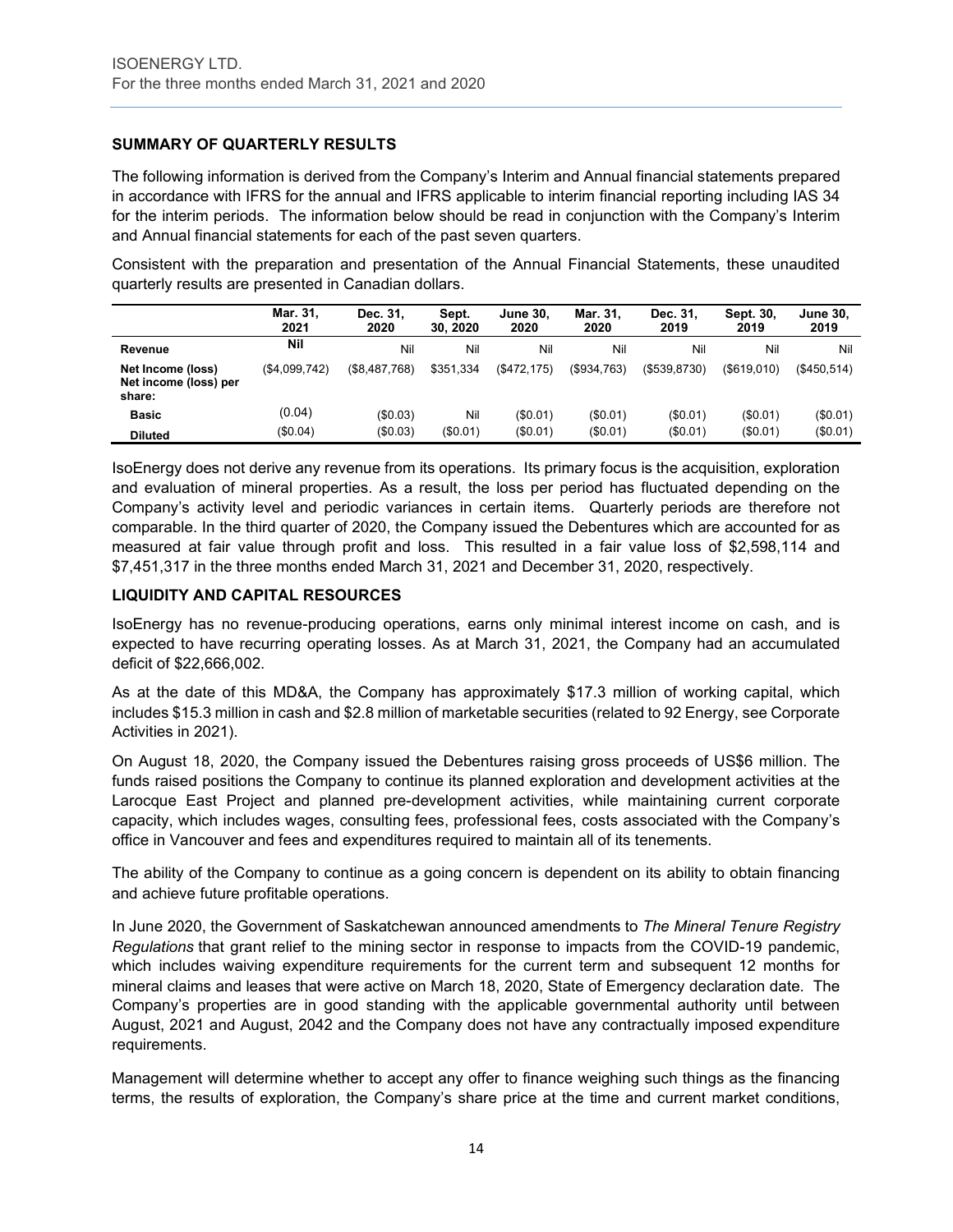among others. Circumstances that could impair the Company's ability to raise additional funds include general economic conditions, the price of uranium and the other factors set forth under "Risk Factors" below and above under "Industry and Economic Factors that May Affect the Business". A failure to obtain financing as and when required could require the Company to further reduce its exploration and corporate activity levels.

The Company has not paid any dividends and management does not expect that this will change in the near future.

Working capital is held almost entirely in cash, significantly reducing any liquidity risk of financial instruments held by IsoEnergy.

#### **OFF-BALANCE SHEET ARRANGEMENTS**

The Company had no off-balance sheet arrangements as at March 31, 2021 or as at the date hereof.

#### **TRANSACTIONS WITH RELATED PARTIES**

Except as noted below, the only transactions between the Company and related parties are transactions between the Company and its key management personnel. Key management personnel include those persons having authority and responsibility for planning, directing and controlling the activities of the Company as a whole. The Company has determined that key management personnel consist of executive and non-executive members of the Company's Board of Directors and corporate officers.

Remuneration attributed to key management personnel is summarized as follows:

| Three months ended March 31, 2021                                              | <b>Short term</b><br>compensation | Share-based<br>compensation | Total     |
|--------------------------------------------------------------------------------|-----------------------------------|-----------------------------|-----------|
| statement<br>the<br>οf<br>Expensed<br>in.<br>loss<br>and<br>comprehensive loss | 205.803                           | \$249,730                   | \$455.533 |
| Capitalized to exploration and evaluation assets                               | 71.078                            | 9.099                       | 80,177    |
|                                                                                | 276.881                           | 258,829                     | 535,710   |

| Three months ended March 31, 2020                                       | <b>Short term</b><br>compensation | <b>Share-based</b><br>compensation |         |     | Total   |
|-------------------------------------------------------------------------|-----------------------------------|------------------------------------|---------|-----|---------|
| statement<br>Expensed in the<br>and<br>οf<br>loss<br>comprehensive loss | 135.897                           | S.                                 | 107.994 | \$. | 243.891 |
| Capitalized to exploration and evaluation assets                        | 103.103                           |                                    | 32.814  |     | 135.917 |
|                                                                         | 239,000                           | S                                  | 140.808 |     | 379.808 |

As of March 31, 2021, \$448,627 (December 31, 2020 – \$47,000) was included in accounts payable and accrued liabilities owing to directors and officers for compensation.

On August 10, 2020, NexGen acquired 4,411,764 common shares of the Company. NexGen also holds 3,685,929 warrants with an exercise price of \$0.60 that expire on December 6, 2021. . In April 2021, NexGen received 1,536,760 common shares on the exercise of 1,536,760 warrants with an exercise price of \$0.60 that expired on April 19, 2021.

Up until March 31, 2020, the Company charged office lease and administrative expenditures to ICU, a company with common directors. During the three months ended December 31, 2020, office lease and administrative expenditures charged to ICU amounted to \$26,533.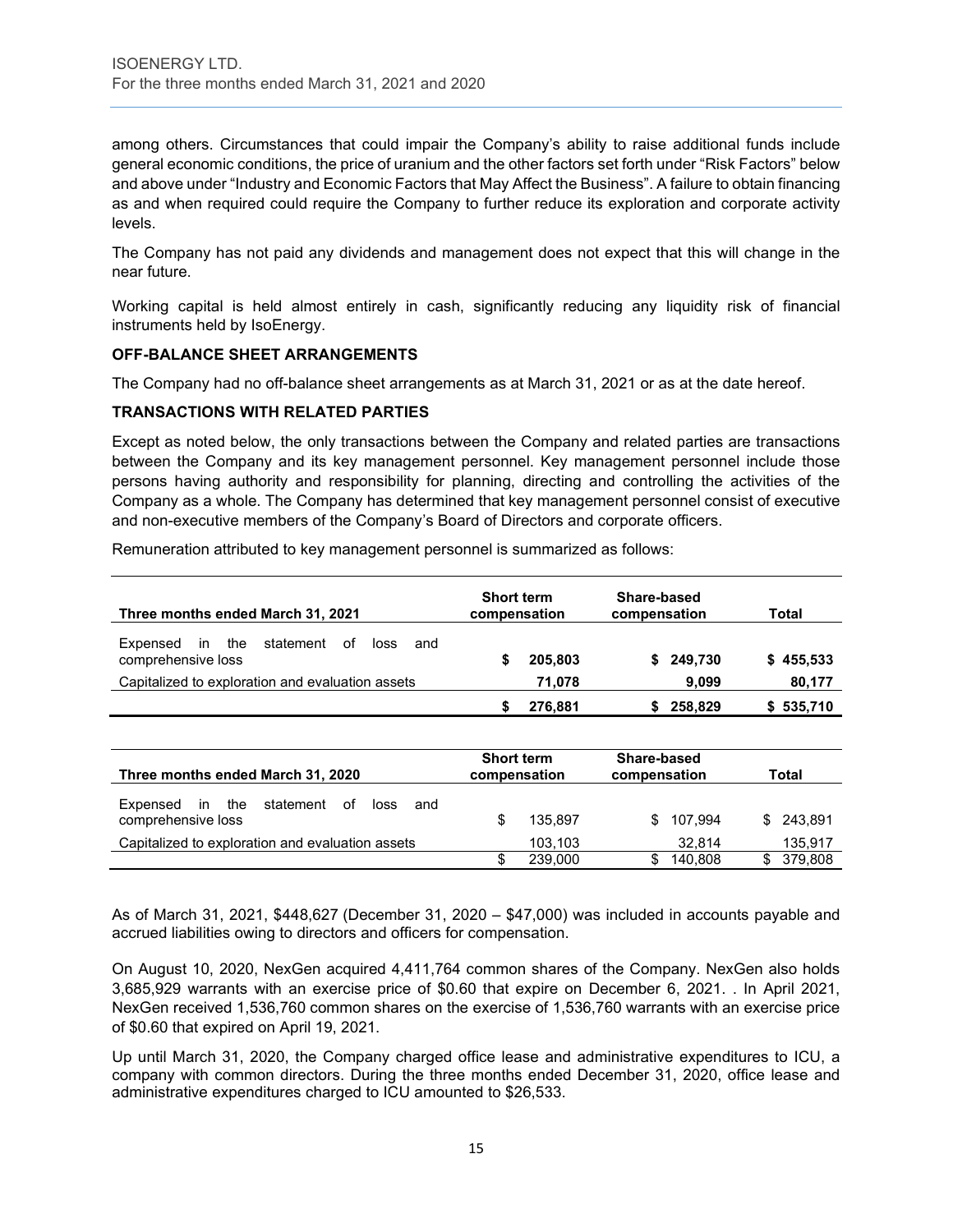On February 15, 2021, the former Chief Executive Officer resigned and was paid \$897,254 in accordance with the terms of his employment contract. This is excluded from the table above for the three months ended March 31, 2021.

# **OUTSTANDING SHARE DATA**

The authorized capital of IsoEnergy consists of an unlimited number of common shares. As of May 4, 2021, there were 98,486,003 common shares outstanding, 7,266,667 stock options outstanding and 4,051,572 warrants, each stock option and warrant entitling the holder to purchase one common share of IsoEnergy at the prices set forth below. In addition, there is the Debenture of US\$6 million which is convertible to IsoEnergy shares at \$0.88 per share.

| Number of<br>options | <b>Exercise</b><br>price per<br>option | Number of<br>options<br>exercisable | <b>Exercise</b><br>price<br>per<br>option | Vesting | Weighted<br>average<br>remaining<br>contractual life<br>(years) |
|----------------------|----------------------------------------|-------------------------------------|-------------------------------------------|---------|-----------------------------------------------------------------|
| 2,800,000            | \$1.00                                 | 2,800,000                           | \$1.00                                    |         | 0.6                                                             |
| 240.000              | \$0.57                                 | 240.000                             | \$0.57                                    |         | 1.4                                                             |
| 690,000              | \$0.36                                 | 690,000                             | \$0.36                                    |         | 1.9                                                             |
| 1,020,000            | \$0.42                                 | 1.020.000                           | \$0.42                                    |         | 2.3                                                             |
| 1.550.000            | \$0.39                                 | 1.045.000                           | \$0.39                                    | (i)     | 3.0                                                             |
| 716,667              | \$1.19                                 | 283.334                             | \$1.19                                    | (i)     | 3.5                                                             |
| 250,000              | \$2.44                                 | 83,333                              | \$2,44                                    | (i)     | 4.8                                                             |
| 7.266.667            | \$0.78                                 | 6.161.667                           | \$0.71                                    |         | 1.9                                                             |

Stock options outstanding at May 4, 2021 together and exercise price thereof are set forth below:

(i) Vest 1/3 on grant and 1/3 one third each year thereafter. Certain of these options vested April 30, 2021 upon resignation of the Vice-President of Exploration.

Warrants outstanding at May 4, 2021 together with the exercise price thereof are set forth below:

|                    | Exercise price per |                   |
|--------------------|--------------------|-------------------|
| Number of warrants | share              | Expiry Date       |
| 4,028,429          | \$0.60             | December 6, 2021  |
| 5.447              | \$0.45             | December 3, 2021  |
| 17,696             | \$1.48             | December 22, 2022 |
| 4,051,572          | 0.60               |                   |

The preparation of the financial statements requires management to make judgments, estimates and assumptions that affect the reported amounts of assets, liabilities, and contingent liabilities at the date of the financial statements and the reported amounts of revenues and expenses during the reporting period. Estimates and assumptions are continuously evaluated and are based on management's experience and other factors, including expectations of future events that are believed to be reasonable in the circumstances. Uncertainty about these judgments, estimates and assumptions could result in outcomes that require a material adjustment to the carrying amount of the asset or liability affected in future periods.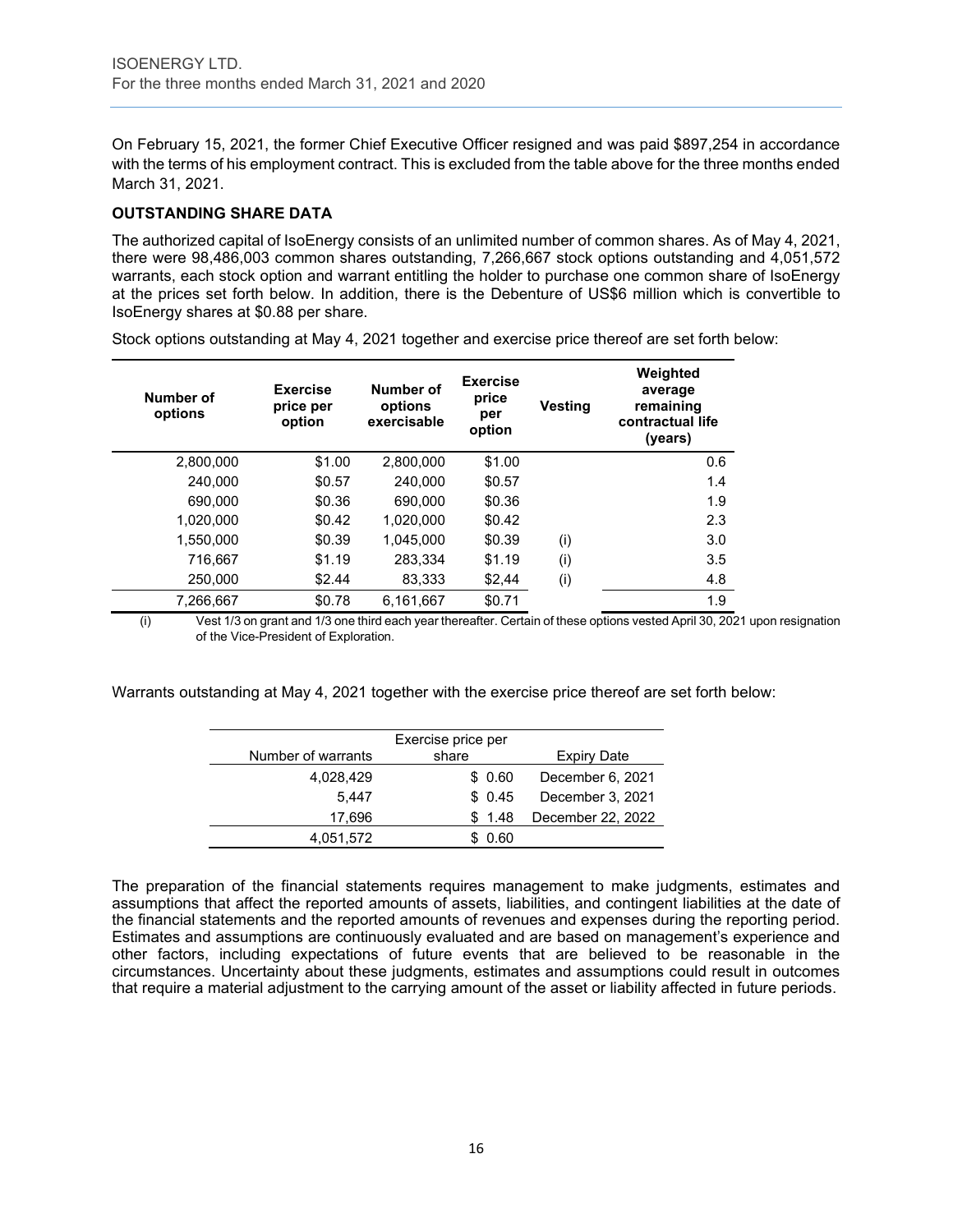# **CAPITAL MANAGEMENT**

The Company manages its capital structure and adjusts it, based on the funds available to the Company, in order to support the acquisition, exploration and evaluation of assets. The Board does not impose quantitative return on capital criteria for management, but rather relies on the expertise of the Company's management to sustain the future development of the business.

In the management of capital, the Company considers all types of equity and is dependent on third party financing, whether through debt, equity, or other means. The properties in which the Company currently has an interest are in the exploration stage. As such the Company, has historically relied on the equity markets to fund its activities. The Company will continue to assess new properties and seek to acquire an interest in additional properties if it determines that there is sufficient geologic or economic potential and if it has adequate financial resources to do so.

Although the Company has been successful in raising funds to date, there is no assurance that the Company will be successful in obtaining required financing in the future or that such financing will be available on terms acceptable to the Company.

Management reviews its capital management approach on an ongoing basis and believes that this approach, given the relative size of the Company, is reasonable. The Company is not subject to externally imposed capital requirements. There were no changes in the Company's approach to capital management during the period.

#### **FINANCIAL INSTRUMENTS**

The Company's financial instruments consist of cash, amounts receivable, accounts payable and accrued liabilities and convertible debentures.

The fair values of the Company's financial instruments approximate their carrying value, due to their shortterm maturities or liquidity. The Company's cash and amounts receivable are initially recorded at fair value and subsequently at amortized cost with accrued interest recorded in accounts receivable.

#### **Fair Value Measurement**

The Company classifies the fair value of financial instruments according to the following hierarchy based on the amount of observable inputs used to value the instrument:

- Level 1 quoted prices in active markets for identical assets or liabilities.
- Level 2 inputs other than quoted prices included in Level 1 that are observable for the asset or liability, either directly (i.e. as prices) or indirectly (i.e. derived from prices).
- Level 3 inputs for the asset or liability that are not based on observable market data.

The fair values of the Company's cash and cash equivalents amounts receivable and accounts payable and accrued liabilities approximate their carrying value, due to their short-term maturities or liquidity.

The Debentures are re-measured at fair value at each reporting date with any change in fair value recognized in profit or loss, except the change in fair value that is attributable to change in credit risk is presented in other comprehensive income (loss). The Debentures are classified as Level 2.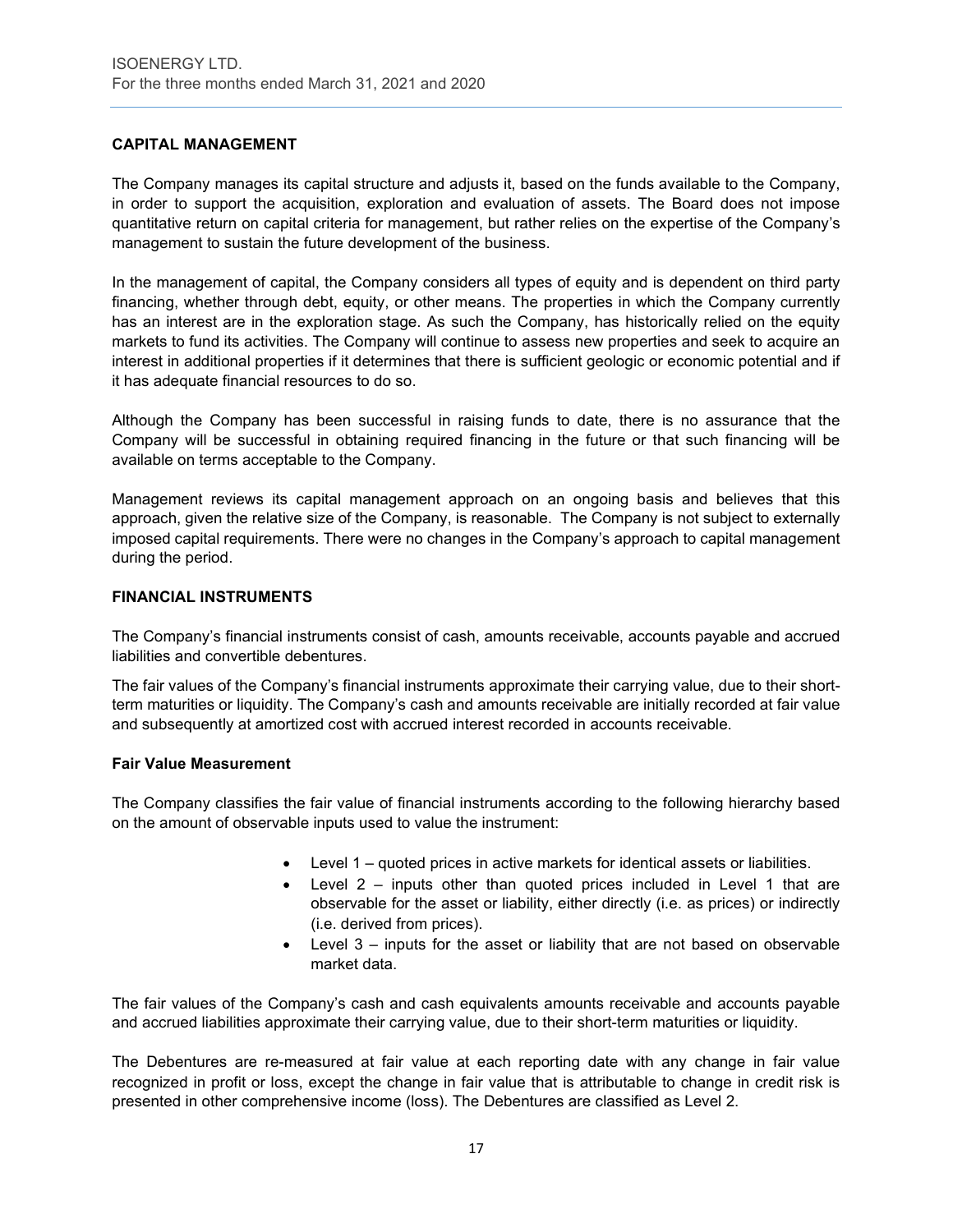# **Financial instrument risk exposure**

As at March 31, 2021, the Company's financial instrument risk exposure and impact thereof on the Company's financial instruments is summarized below:

#### (a) **Credit Risk**

Credit risk is the risk that one party to a financial instrument will fail to discharge an obligation and cause the other party to incur a financial loss. As at March 31, 2021, the Company has cash on deposit with a large Canadian bank. Credit risk is concentrated as a significant amount of the Company's cash and cash equivalents is held at one financial institution. Management believes the risk of loss to be remote. The Company's amounts receivable consists of input tax credits receivable from the Government of Canada and interest accrued on cash equivalents. Accordingly, the Company does not believe it is subject to significant credit risk.

#### (b) **Liquidity Risk**

Liquidity risk is the risk that an entity will encounter difficulty in raising funds to meet its obligations under financial instruments. The Company manages liquidity risk by maintaining sufficient cash balances. Liquidity requirements are managed based on expected cash flows to ensure that there is sufficient capital to meet short-term obligations. As at March 31, 2021, the Company had a working capital balance of \$13,354,634 including cash of \$12,680,340.

# (c) **Market Risk**

Market risk is the risk of loss that may arise from changes in market factors such as interest rates, foreign exchange rates and commodity and equity prices.

#### (i) **Interest Rate Risk**

Interest rate risk is the risk that the future cash flows from a financial instrument will fluctuate due to changes in market interest rates. The Company holds its cash in bank accounts that earn variable interest rates. Due to the short-term nature of these financial instruments, fluctuations in market rates do not have a significant impact on the estimated fair value of the Company's cash and cash equivalent balances as of March 31, 2021. The Debentures, in an aggregate principal amount of US\$6 million, carry a fixed interest rate of 8.5% and hence, are not subject to interest rate fluctuations.

#### (ii) **Foreign Currency Risk**

The functional currency of the Company is the Canadian dollar. The Company is affected by currency transaction risk and currency translation risk. Consequently, fluctuations of the Canadian dollar in relation to other currencies impact the fair value of financial assets, liabilities and operating results. Financial assets and liabilities subject to currency translation risk primarily include US dollar denominated cash and US dollar accounts payable and accrued liabilities and Debentures. The Company maintains Canadian and US dollar bank accounts in Canada.

The Company is exposed to foreign exchange risk on its US dollar denominated Debentures. At maturity the US\$6 million principal amount of the Debentures is due in full, and prior to then at a premium upon the occurrence of certain events, including a change of control. The Company holds sufficient US dollars to make all cash interest payments due under the Debentures until maturity but not to pay the principal amount. Accordingly, the Company is subject to risks associated with fluctuations in the Canadian/US dollar exchange rate that may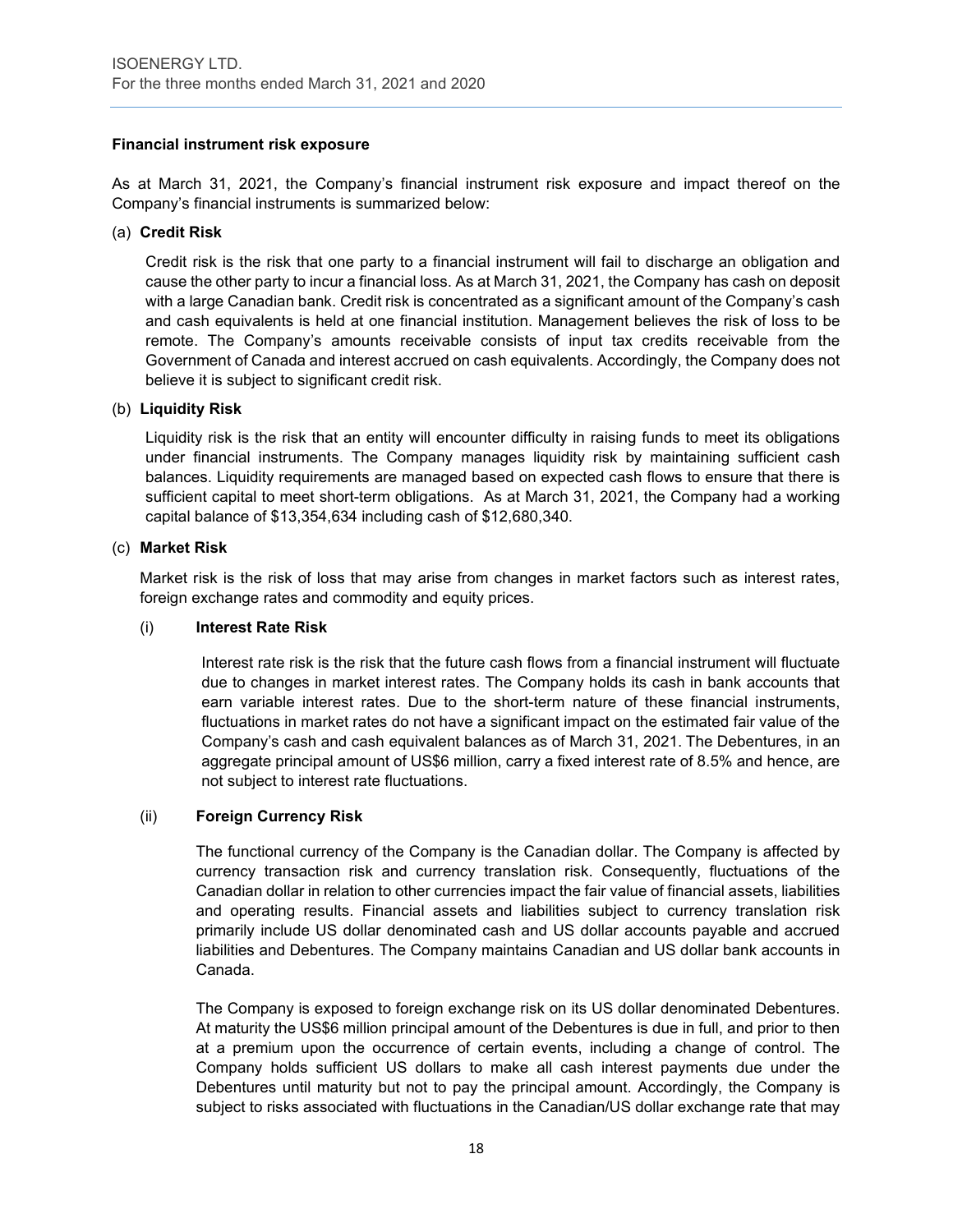make the Debentures more costly to repay.

#### (iii) **Price Risk**

The Company is exposed to price risk with respect to commodity and equity prices. Equity price risk is defined as the potential adverse impact of movements in individual equity prices or general movements in the level of the stock market on the Company's financial performance. Commodity price risk is defined as the potential adverse impact of commodity price movements and volatilities on financial performance and economic value. Future declines in commodity prices may impact the valuation of long-lived assets. The Company closely monitors the commodity prices of uranium, individual equity movements, and the stock market.

#### **RISK FACTORS**

The operations of the Company are speculative due to the high-risk nature of its business which is the exploration of mineral properties. For a comprehensive list of the risks and uncertainties facing the Company, please see "Risk Factors" in the Company's MD&A for the year ended December 31, 2019 and the "Industry and Economic Factors that May Affect the Business" included above the Overall Performance section of this MD&A. These are not the only risks and uncertainties that IsoEnergy faces. Additional risks and uncertainties not presently known to the Company or that the Company currently considers immaterial may also impair its business operations. These risk factors could materially affect the Company's future operating results and could cause actual events to differ materially from those described in forward-looking statements relating to the Company.

#### **COVID-19**

Since March 2020, several measures have been implemented in Canada and the rest of the world in response to the increased impact from COVID-19. The Company continues to operate our business at this time. While the impact of COVID-19 is expected to be temporary and the impact on the Company in 2021 was minimal, the current circumstances are dynamic and the impacts of COVID-19 on our business operations cannot be reasonably estimated at this time and we anticipate this could have an adverse impact on our business, results of operations, financial position and cash flows in 2021.

#### **SEGMENT INFORMATION**

The Company operates in one reportable segment, being the acquisition, exploration and development of uranium properties. All of the Company's non-current assets are located in Canada.

# **ADDITIONAL DISCLOSURE FOR VENTURE ISSUERS WITHOUT SIGNIFICANT REVENUE**

Additional disclosure concerning IsoEnergy 's general and administrative expenses and exploration and evaluation expenses and assets is set forth above under "*Results of Operations*" and in the Company's statement of loss and comprehensive loss contained in its Interim Financial Statements for the three months ended March 31, 2021 and 2020, which is available on IsoEnergy 's website or on its profile at [www.sedar.com.](http://www.sedar.com/)

#### **NOTE REGARDING FORWARD-LOOKING INFORMATION**

*This MD&A contains "forward-looking statements" (also referred to as "forward-looking information") within the meaning of applicable Canadian securities legislation. All statements, other than statements of historical facts, included in this MD&A that address activities, events or developments that IsoEnergy expects or anticipates will or may occur in the future, including, without limitation, statements about the future*